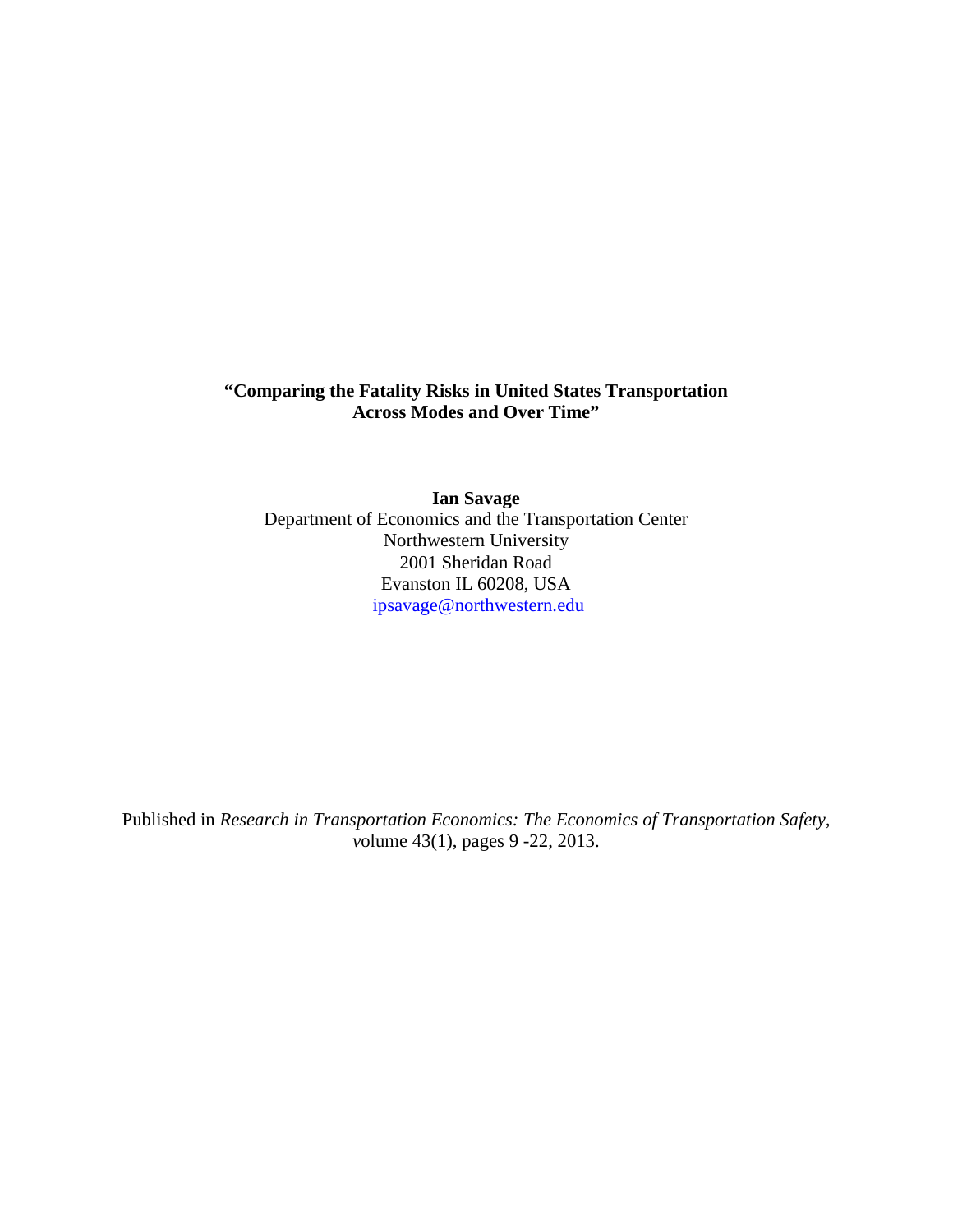## Abstract

This paper analyzes the transportation fatality risk in the United States. The analysis is in two parts. The first part compares the relative risks of the different modes based on data for the decade from 2000 to 2009. The second part is a time-series analysis for each mode using annual data from 1975 to 2010. By almost any measure, transportation is considerably safer now than it was in the mid 1970s. The improvement is especially noticeable for commercial modes such as aviation, railroads and maritime. Even the risks from private highway driving have halved during the past thirty-five years.

Keywords: Safety – Transportation – United States

JEL Codes: R41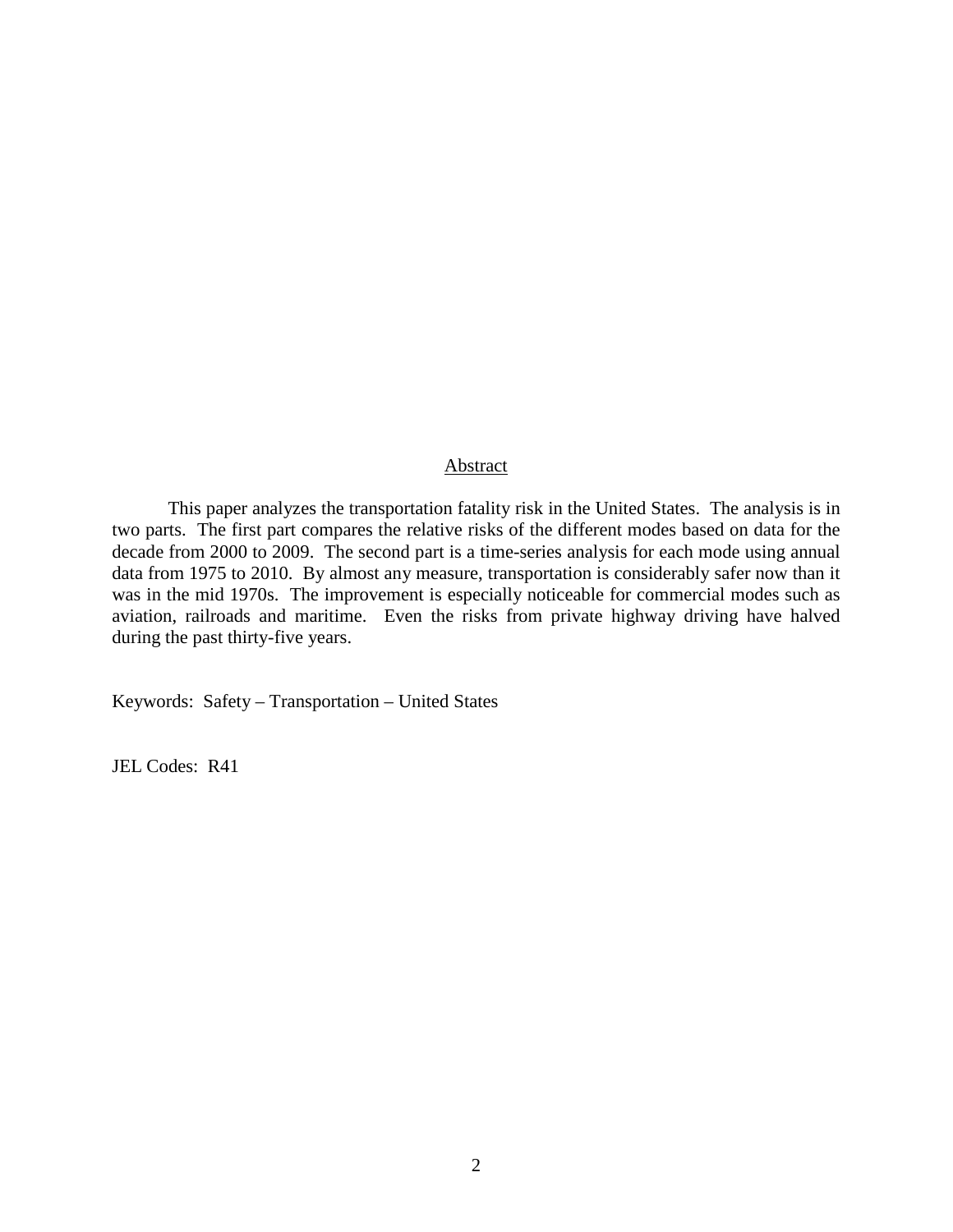This paper analyzes the transportation fatality risk in the United States. The analysis is in two parts. The first part compares the relative risks of the different modes based on data for the decade from 2000 to 2009. Using data from an entire decade minimizes any misleading comparisons that might results from using data for a single year. This is because for some modes there are extreme fluctuations in annual fatality counts due to rare catastrophes that can claim tens, and sometimes hundreds, of lives. The second part is a time-series analysis for each mode using annual data from 1975 to 2010. The choice of 1975 as the starting point was primarily determined by data availability. The federal government established a number of transportation safety agencies in the late 1960s and early 1970s and this resulted in an expansion of data collection.

The focus on fatalities is primarily motivated by a greater confidence that this measure of safety is reported more consistently and accurately across modes and time. In general, crosssectional and time-series comparisons in fatalities are also indicative of differences in non-fatal injuries, illnesses, and property damage. Albeit that the correlation is not perfect. In particular, fatalities are a poor measure of some of the environmental risks associated with the transportation of oil products and hazardous materials. In addition many of the advances in safety in recent decades have focused on "crashworthiness" whereby design changes have been made to increase the survivability of crashes and mitigate the severity of injuries. Consequently it is possible that a reduction in fatalities may be partly compensated for by an increase in the number of injuries.

Often fatality data is problematic for analytical purposes because fatalities are generally few in numbers, and in some modes occur in very rare multi-fatality events. As a consequence there are often considerable year-to-year fluctuations, and analyses comparing different modes or time periods suffer from large standard errors and poor statistical significance. However, the United States is a large country with an average population in the decade from 2000 to 2009 of 295 million. Therefore, while the risks are low, the annual count of fatalities is substantial in most modes. While passenger fatalities in scheduled aviation, passenger rail, ferryboat and bus modes are dominated by rare catastrophes, other classes of fatalities within these modes are characterized by many single-fatality events that are more consistent in number from year to year. Examples include fatalities resulting from on-demand air taxis, private flying, private boating, collisions between trains and vehicles at rail-highway grade crossings and between trains and pedestrians who are trespassing on the tracks.

## **1. Cross-Sectional Analysis**

The analysis in this section is based on calculating an average annual number of fatalities using data for the ten-year period from 2000 to 2009. An appendix gives details on the sources of the data.

## *1.1 An Overview*

In an average year between 2000 and 2009, 43,239 people died in transportation incidents. This is an annual risk of 1 in 6,800 based on the number of U.S. residents (of course,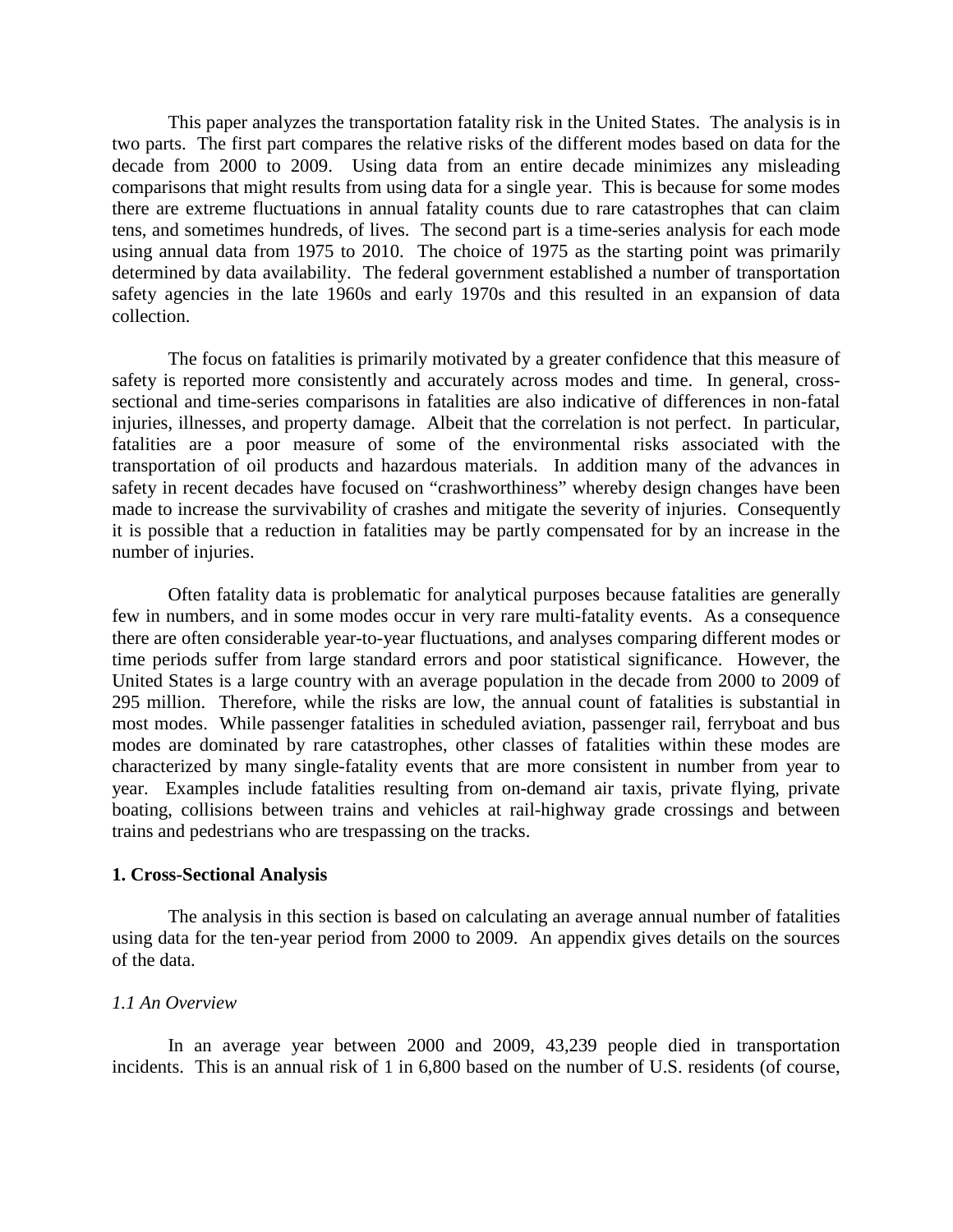some U.S. residents die in transportation incidents elsewhere in the world, and some foreign residents die in incidents within the United States).

Transportation risks accounted for about 1.78% of the 2.43 million annual deaths from all causes in the United States. This amounted to 1 in every 56 deaths. However, among "unintentional injury deaths" - those deaths not caused by aging, disease, suicide and homicide transportation incidents were the most prevalent cause of death. Transportation-related fatalities represented 38% of all "unintentional injury deaths." Moreover, they were equivalent in number to the sum of the next two most prevalent causes, which were falls and poisonings.

One might argue that transportation equipment, and in particular the motor vehicle, must be the most dangerous machines that we interact with on a daily basis. The annual toll in motor vehicle crashes exceeds the deaths resulting from the next most dangerous mechanical device, firearms, by about 40% (based on data from 2000 to 2007, with total firearms deaths calculated from a combination of homicides, suicides, law enforcement acts and accidental discharges).

A categorization of the 43,239 fatalities by mode and type of user is shown in Table 1. Users are divided to two broad categories. The first is private transportation that encompasses walking, bicycles, motorcycles, cars and light trucks, recreational boating and private flying. Here the user is in control of their vehicle, or is a passenger in such a private vehicle. The other broad category is commercial transportation where passengers or freight shippers contract with transportation providers. Victims in the commercial category can be either users (primarily passengers), employees of transportation companies, or bystanders who are fatally injured by debris or hazardous materials releases. There is also an intersection of the two categories when there is a collision between a private user and a commercial carrier.

Figure 1 provides a diagrammatic presentation of the magnitude of the various categories. Incidents that solely involved private users accounted for the vast majority (85.2%) of total transportation fatalities. Some of these incidents are single-vehicle crashes and others are when multiple private users collide with each other. About 1 out of every 7 (14.8%) transportation fatalities occurred in incidents involving commercial transportation. The vast majority, 83%, of the victims of commercial transportation-related incidents were actually private users who were in collision with a commercial carrier. Collisions between private highway users and trucks, taxis and buses resulted in an average loss of 4,467 private user lives each year. In addition, 247 motorized private users, and 68 pedestrians, died each year in collisions with trains at railhighway grade crossings. A further 524 pedestrians died each year as a result of trespassing on train tracks at locations away from formal crossings.

Consequently only 2.5% of the total fatalities were people directly involved in the production or consumption of commercial transportation services as an employee or passenger. The implication for economists is that two extensive field of safety research - industrial organization analysis of firms' commercial safety choices and labor economics' examination of workplace safety - bear on only a small minority of total fatalities.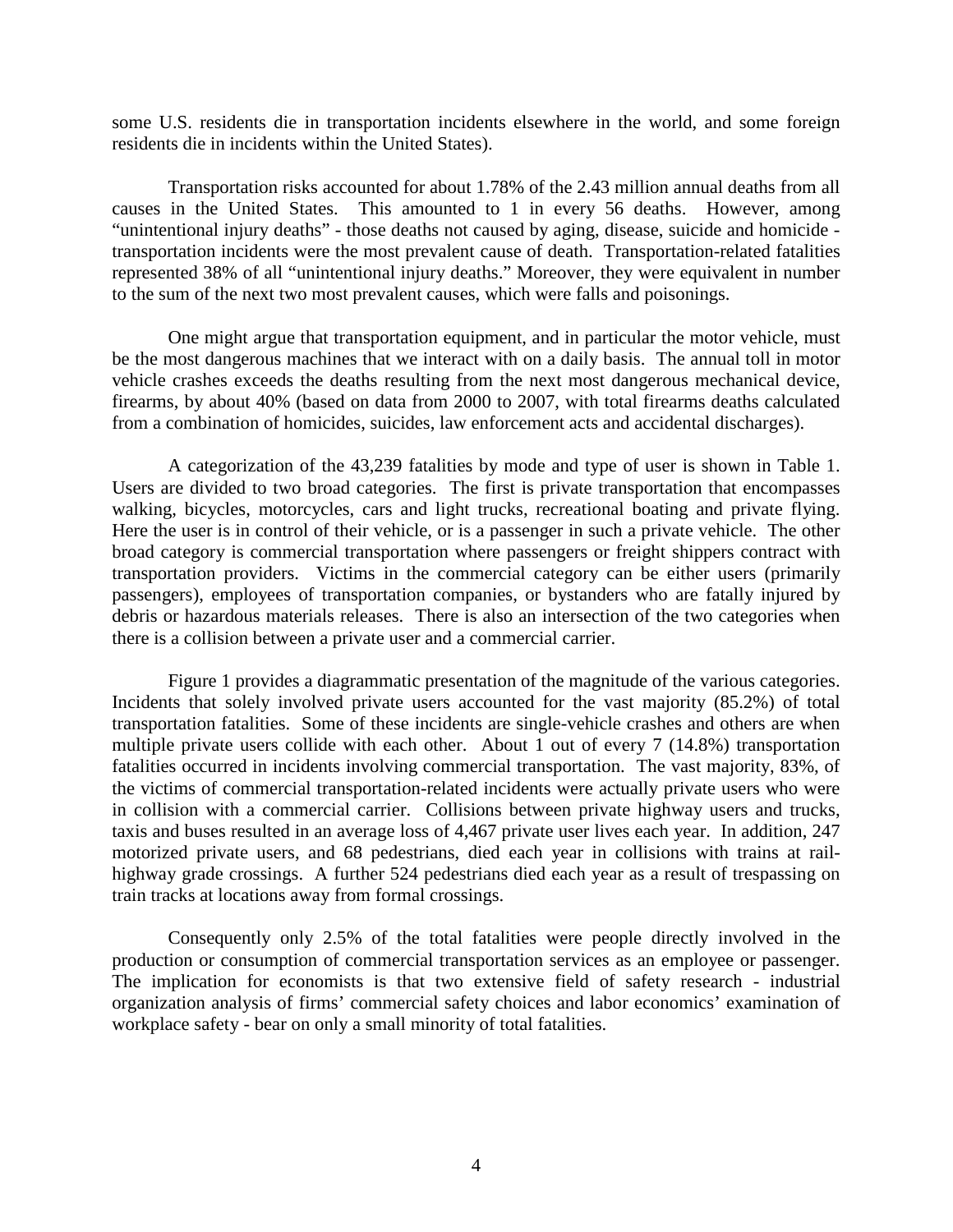#### *1.2 Highways*

We now turn to look at individual modes, and start by analyzing the highway sector. Nearly all of the total fatality risk occurs in this sector. Deaths on the highway were 94.4% of the national total. If highway deaths that occurred in collisions at rail-highway grade crossings were included the total would be even higher at 95.2%.

In structuring the discussion, we will follow the distinctions that are usually made by traffic safety engineers who look at the role of the vehicle, the roadway, and the driver in crash causation (Haddon, 1972). We will first look at how crashes frequency, characteristics and severity varied by the type of vehicle or vehicles involved.

Approximately three-quarters (73.7%) of total highway fatalities were occupants of automobiles and light trucks. The light truck category encompasses passenger minivans, pickup trucks and sport-utility vehicles in addition to light freight and commercial vehicles. We have grouped these two categories together because household passenger vehicles may fall into either category. Moreover, Oster and Strong (2013) in this volume show that the occupant fatality rates for these two categories of vehicle are approximately the same and have been similar for several decades.

It is notable that greater than half (55%) of the fatalities suffered by occupants of automobiles and light trucks occurred in incidents that did not involve another vehicle. These single-vehicle crashes occur when a vehicle rolls over without a prior collision, strikes a fixed object at the side of the road, strikes an animal or debris in the roadway, or catches fire. The proportion of total occupant fatalities that occurred in single vehicle crashes is much higher for light trucks (66%) than it is for automobiles (47%). Light trucks tend to have a higher center of gravity than automobiles resulting in a greater propensity to roll over.

The remaining half of automobile occupant fatalities and third of light truck fatalities occurred in multi-vehicle crashes. Because automobiles and light trucks have similar overall occupant fatality rates, light trucks had a lower rate of occupant fatalities in multi-vehicle collisions. This might be expected given the generally greater mass and size of light trucks compared with automobiles.

An astonishing 9.9% of all highway fatalities were motorcyclists. As with automobiles, about half of all motorcyclist fatalities occurred in single-vehicle incidents. When a motorcycle is involved in a collision with another vehicle, the motorcyclist invariably receives more serious injuries. The ratio of fatalities in two-vehicle collisions was 70 motorcyclist fatalities for each fatal injury sustained by the occupant of the other vehicle. Motorcycles have been a source of particular concern in the past decade as they have become more popular, with vehicle miles increasing by as much as 75% and there has been a proportionate increase in fatalities.

Occupants of large trucks, freight vehicles weighing at least 10,000lbs, represented 1.7% of total highway fatalities. Three-quarters of the truck occupant fatalities occurred in singlevehicle incidents, with two-thirds of these occurring in incidents where a truck jack-knifed or rolled on its side without involvement in a prior collision. In incidents where there is a collision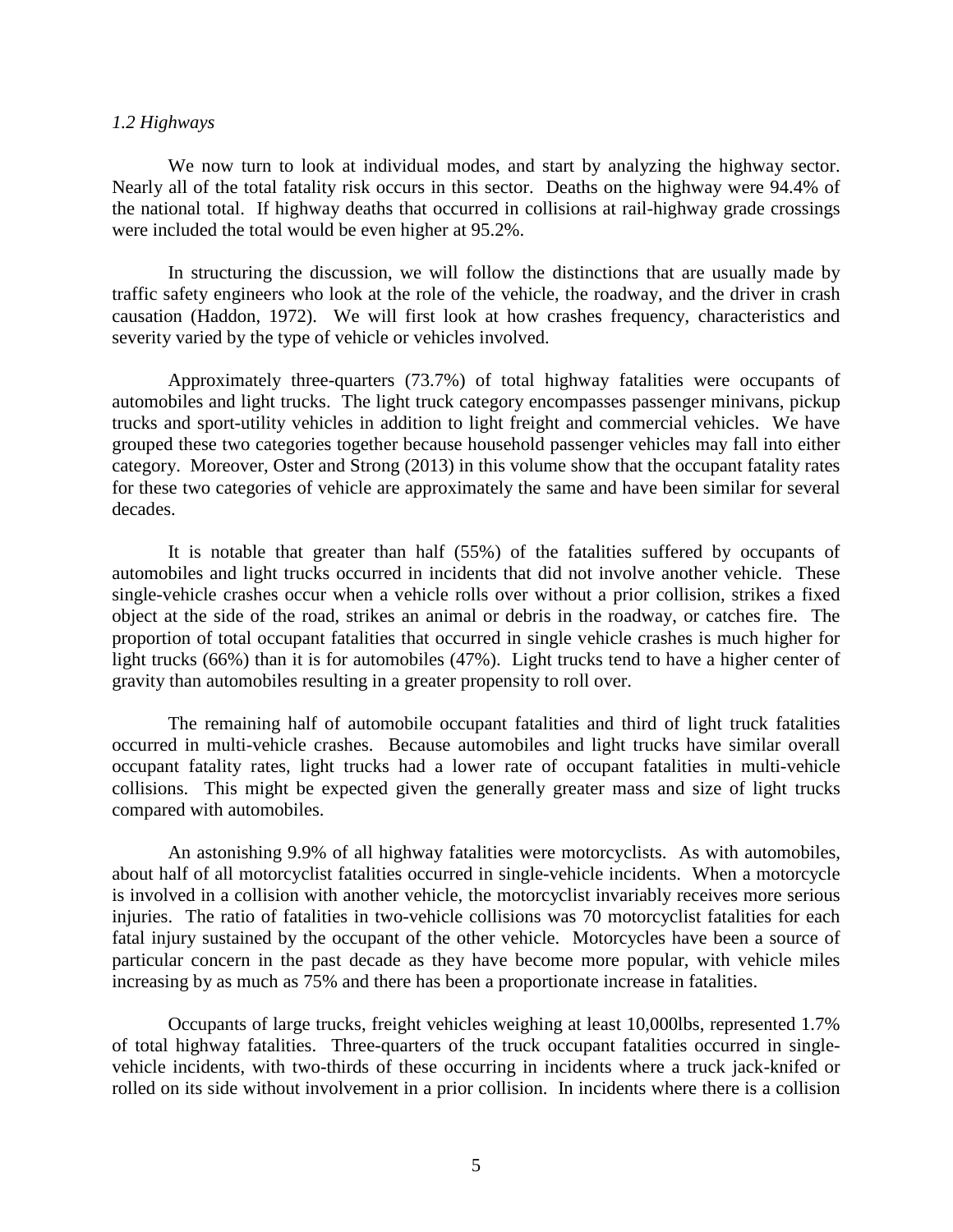between a truck and another highway user, the laws of physics would suggest that truck occupants are much better protected than the other road user. Indeed in incidents of a collision between a truck and some other highway user (including pedestrians) there were 23 other highway user fatalities for each truck occupant fatality.

Occupants of buses (vehicles with a capacity of 10 passengers and greater) represented just 0.1% of the total fatalities. The average annual number of fatalities was roughly 40, with employees of bus companies representing a quarter of the total. Long distance scheduled and charter service accounted for 44% of total bus fatalities, school buses 23%, urban transit 11%, and the remaining 22% encompassed a myriad of other types of bus service such as private workplace and church buses.

The type of highway has a significant effect on the fatality risk. Federal data on both fatalities and the amount of vehicle miles of travel is categorized by the functional class of the road (Interstate highway, arterial, collector or local) and whether the highway is in an urban or rural area. Based on data from 2009, highways in rural areas have a fatality risk that is 2.7 times greater than that in urban areas. In general the lower average speeds, greater provision of lighting, greater deployment of traffic control devices and fewer curves in urban areas more than compensate for factors such as the greater number of intersections and the presence of pedestrians. The safest functional class of roads is the Interstate Highway System. This type of highway has a fatality rate per vehicle mile that is about half the national average for all roads. The elimination of intersections and the construction of a median between the vehicles moving in opposite directions reduces the frequency of crashes, albeit that the crashes that do occur tend to be more severe due to the higher travel speeds. In general, the riskiest types of highways are those in rural areas that do not have a middle division between oncoming traffic.

We finally turn to the characteristics of the victims. Of the occupants of automobiles and light trucks who received fatal injuries approximately 70% were the driver of the vehicle and 30% were passengers in the vehicle. About 1 in 7 (14.6%) of total highway fatalities were not occupants of motor vehicles or motorcycle riders. This category is primarily (85%) composed of pedestrians, but also includes bicyclists, other non-motorized users, and those who may be living or working adjacent to the highway. Greater than 90% of pedestrian fatalities occurred in collisions with automobiles and light trucks.

A driver's gender and age has a considerable effect on the fatality risk. Some basic insights can be found by comparing 2009 data on the age and gender distribution of motor vehicle and motorcycle driver fatalities with the gender and age distributions of the population in general. Based on this comparison, males face a risk that is three times higher than that for females. Of course, one would ideally wish to examine gender differences based on the proportion of each gender that possesses a drivers' license and the amount of driving that they do. Looking at the same risk measure by age reveals that most age groups have broadly the same fatality risk with the exception of younger people between the ages of 18 and 29. The risk for people in this age range is 50% to 90% higher than average.

Irrespective of age and gender, about a third of highway fatalities occur in incidents in which at least one of the involved drivers/motorcycle riders was impaired by alcohol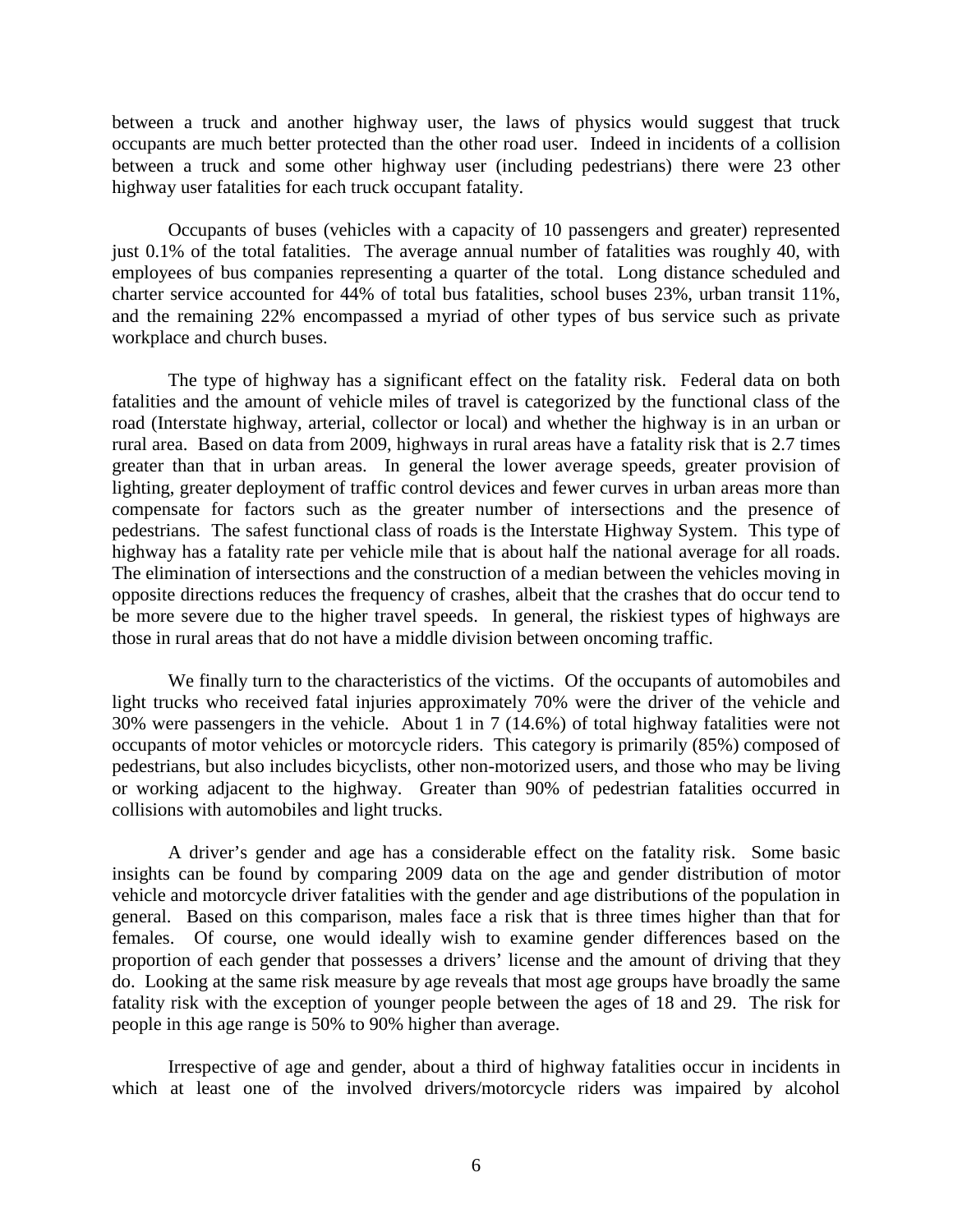consumption in excess of the legal alcohol-blood limit of 0.8 grams per deciliter. The proportion of incidents that involve alcohol has not changed in the past two decades. In addition to alcohol impairment there is a continuing concern about drivers whose reactions and judgment are impaired by tiredness, and an increasing debate about drivers being distracted from the driving task as new electronic communication and listening devices supplement traditional in-car distractions such as tuning the car radio.

Highway users can also affect their fatality rate by their choice of whether or not they fasten their safety belt. The National Highway Traffic Safety Administration (2010) estimated that 16% of vehicle occupants did not use a seat belt in 2009. However, these non-belt users are overrepresented in the fatality totals. Almost half (49.2%) of fatally-injured automobile and light truck occupants were not wearing a seat belt or using a child safety seat at the time of their death.

# *1.3 Mainline railroads*

Compared with highways, other modes had considerably lower annual fatality counts. However, the totals are still substantial. Mainline railroads claimed an average of 876 lives a year. Maritime fatalities were of a similar magnitude at an average of 833 a year, and aviation fatalities were only slightly less at 646 a year. Aviation and maritime are somewhat different from railroads in that 85% of both aviation and maritime fatalities were associated with private usage in the form of private flying (known as "general aviation") and recreational boating, whereas the land-based railroad mode had a substantial number of collisions with highway users and pedestrians.

Mainline railroads comprise the freight railroad system, Amtrak inter-city trains and commuter passenger trains. Incidents involving urban subway, elevated and light rail transit systems are reported to a separate federal agency and are discussed in a later section.

The vast majority of the risk was suffered by people other than those involved in the production and consumption of rail service. The breakdown of the average of 876 annual fatalities was:

- 490 Trespassers (primarily pedestrians) at places other than grade crossings,
- 281 Motorized highway users at grade crossings,
- 68 Pedestrians and non-motorized highway users at grade crossings,
- 26 On and off-duty employees and contractors working on the railroad,
- 7 Passengers on trains,
- 4 Bystanders not on railroad property.

Pedestrians and other non-motorized persons constituted almost two-thirds (64%) of total railroad fatalities. There were additional fatal collisions between trains and pedestrians that are not accounted for in our analysis because prior to July 2011 railroads were not required to report suicidal acts to the federal government. Professionals working in suicide prevention estimate that about 1% of the approximately 33,000 annual suicides in the United States involve a train (coding of data from death certificates reported by local medical examiners to the federal government is sufficiently ambiguous to prevent calculation of a definitive number). Even though suicides were not, at the time of our analysis, supposed to be reported by the railroads,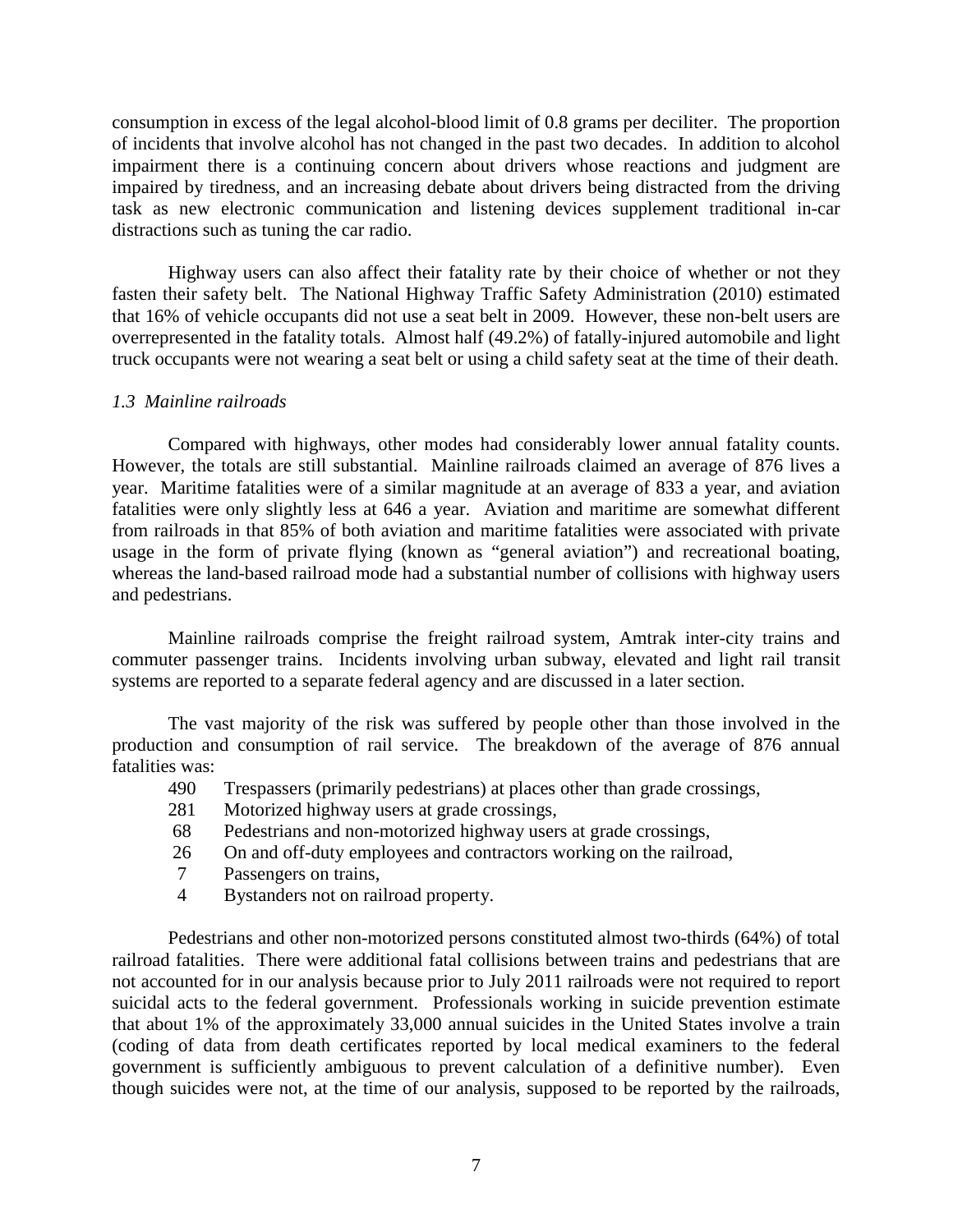there is evidence that some suicides have been included in the trespasser fatality numbers. This is because the intentions of some victims are not always readily apparent, and federal trespassing data was not, during the time period under study, always reconciled with decisions on the cause of death made by local medical examiners, especially when there was a time lag between the incident and the medical examiner's final report.

George (2008) matched up 60% of the trespassing fatalities in the federal database that occurred in 2002, 2003 or 2004 with the records held by local coroners and medical examiners. He found that in 17.5% of the available cases the coroner had used the words "suicide" or "intentional" somewhere in their report. An additional 5.2% of cases contained a written narrative that would suggest suicide as a motive. If the proportions found by George are applied to the annual total of 490 trespassers, approximately 85 to 110 are probably suicides. If railbased suicides are about 1% of the 33,000 annual suicides, it is likely that unreported suicides would have added 220-245 fatalities to the annual toll on the railroad. This would suggest that total railroad-related fatalities would have been in the range of 1,095 to 1,120 a year.

Fuller and Savage (2012) analyzed a dataset on pedestrian and bicyclist fatalities in the Chicago metropolitan area. The data for the years from 2004 to 2011 was derived from a wider array of sources than the federal government's database. They found that 47% of non-motorized fatalities were likely suicides, 22% were due to non-suicidal collisions at highway grade crossings or at pedestrian walkways between platforms at stations, and the remaining 31% were non-suicidal events occurring at locations other than stations and grade crossings.

The annual toll to trespassers, and pedestrians and other non-motorized users at crossings, while varying from year-to-year, did not trend either upwards or downwards over the decade. In contrast the number of motorized highway user fatalities at grade crossings declined markedly. The absolute number of fatalities fell by 50% from 361 in 2000 to 180 in 2009. In 2009 there were 40% fewer motorized and non-motorized crossing fatalities than trespassing deaths.

When suicides and pedestrian fatalities at grade crossings are included with trespassers, it is clear that, numerically, the greatest safety problem facing the railroads is trains striking pedestrians. That said, pedestrian incidents rarely lead to physical damage to the train or serious injuries to passengers or employees on the train. (The mental injuries suffered by locomotive engineers and train conductors who witness these events are another matter entirely.) In contrast there is a genuine concern that collisions with motor vehicles can lead to catastrophic consequences including the derailment of the train. At Glendale, California in 2005 a highway user drove a sport-utility vehicle off of a crossing onto the adjacent tracks leading to collision involving two passenger trains and a freight train and the deaths of 10 passengers and one employee. In 1999 a collision between an Amtrak train and a truck at Bourbonnais, Illinois led to the deaths of 11 train passengers.

Relative to trespasser and crossing incidents, fatal incidents affecting other groups were quite rare. Half of the 26 employee and contractor fatalities each year occurred in maintenance activities including the maintenance of track and structures. Many of these did not involve a moving train. Train crews do face risks in collisions and derailments, but they also face risks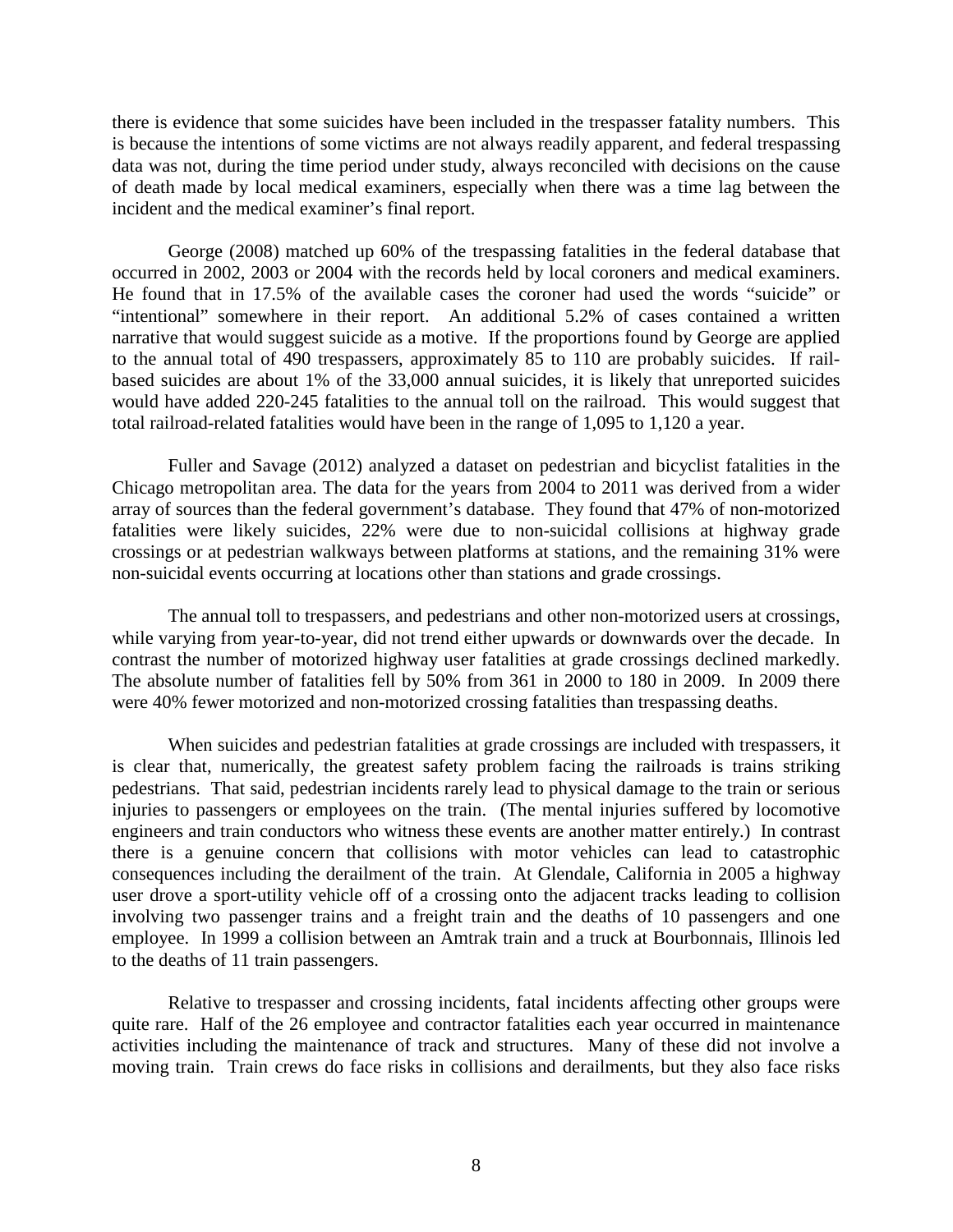while coupling and uncoupling locomotives and train cars, and from falling while getting on or off rolling stock or while walking beside the track.

Over the whole decade, there were a total of 70 passengers-on-trains fatalities. Half of the fatalities occurred in two incidents, the 10 passenger fatalities in the 2005 Glendale, California crash described above, and the 24 passengers who died at Chatsworth, California in 2008 when a commuter train passed a signal at danger, and collided head-on with a freight train.

Finally there were a total of 38 people in the decade who were adjacent to the railroad and fatally injured by flying debris or the release of hazardous materials. Eight of the offrailroad fatalities occurred in a single incident at Graniteville, South Carolina in 2005 when a two-train collision led to the release of chlorine gas.

### *1.4 Maritime*

Maritime data includes all incidents in United States territorial waters and inland waterways and lakes, and all incidents involving U.S.-registered vessels anywhere in the world. The data excludes deaths due to suicide, homicide, altercations onboard and passengers who die onboard from pre-existing medical conditions. It also excludes deaths in shore-side port facilities, and persons who are walking on docks and fall into the water and drown.

The annual maritime death toll averaged 833. The vast majority (85%) of the deaths involved private recreational vessels which range in size from large luxury private yachts to personal water craft (commonly referred to by the commercial trade names "jet ski" and "wave runner"), row boats, kayaks and canoes. The remaining fatalities were in a variety of commercial vessels that range from small vessels offering fishing and diving trips through tugs and commercial fishing vessels to large passenger ships, oil tankers and container ships. About 55% of commercial-sector fatalities occurred in "vessel casualties" where the vessel also sustained damage, but 45% were in circumstances where the vessel did not sustain any damage such as would occur if a person fell overboard and drowned. Approximately two-thirds of commercial vessel casualties were employees and one-third were passengers. Of the passenger fatalities on commercial vessels, a third of them occurred in scuba diving and snorkeling incidents.

#### *1.5 Aviation*

Aviation crash data includes incidents occurring in United States airspace and incidents overseas involving U.S.-registered aircraft. Traditionally aviation crash and fatality rates are reported after excluding incidents of suicide, sabotage and terrorism. Usually this exclusion only affects a handful of suicide-related private general aviation crashes each year. Of course, the past decade included the hijackings of four commercial aircraft on September 11, 2001 that resulted in the deaths of the 265 persons onboard and approximately 2,730 persons on the ground. Excluding suicide and terrorism cases, the categorization of the average annual fatalities was:

549 Private flying ("general aviation"),

50 Passengers and crew on large (10 or more seats) scheduled commercial aircraft,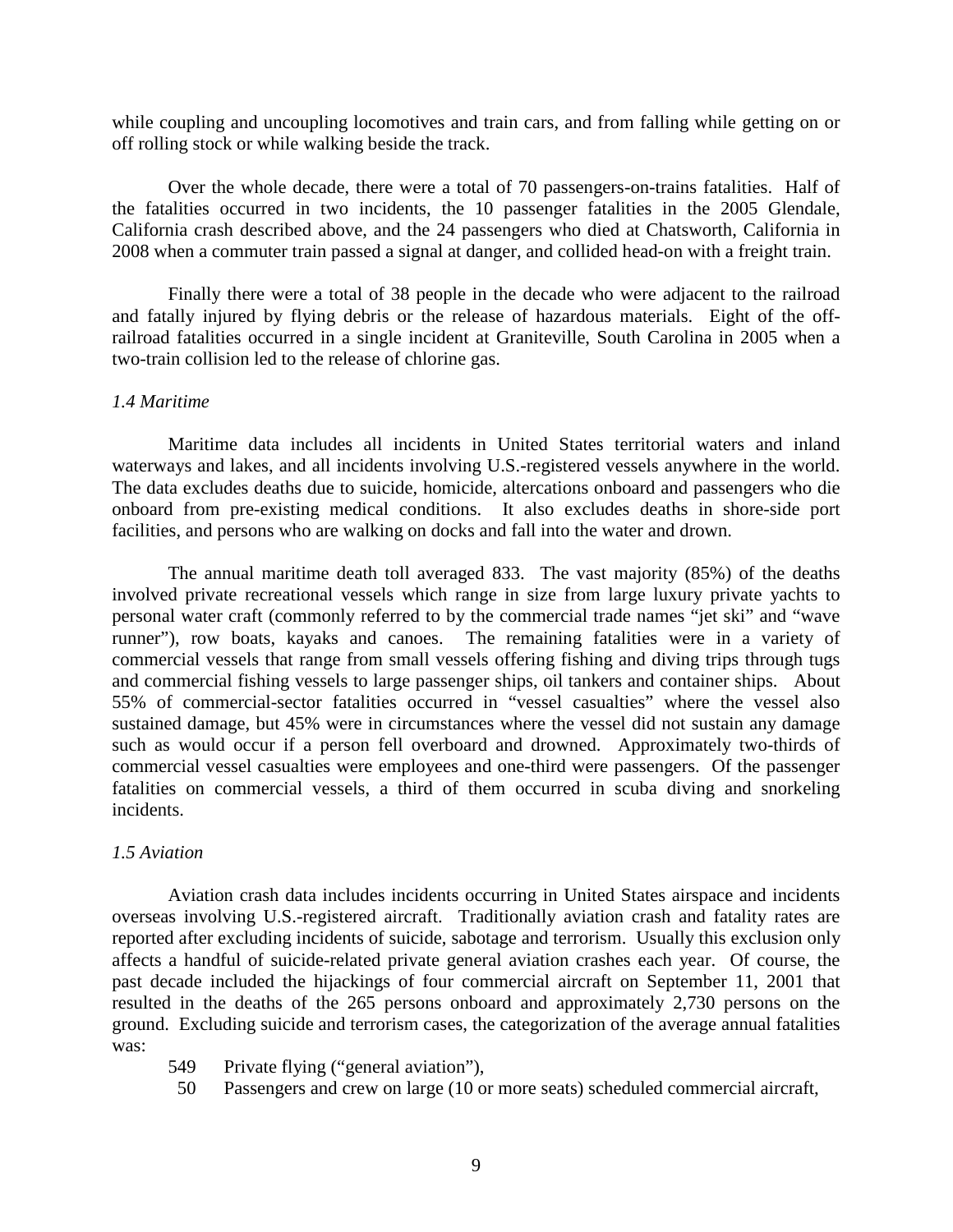- 42 Passengers and crew on small (fewer than 10 seats) non-scheduled commercial aircraft (on-demand air taxis, medical flights etc.),
- 2 Passengers and crew on small (fewer than 10 seats) scheduled commercial aircraft,
- 2 Persons on the ground,
- 1 Crew member on large (10 or more seats) non-scheduled commercial aircraft (primarily freight operations).

The vast majority of the annual aviation fatalities (85%) occurred in incidents involving private flying. Private flying covers a range of activities. The Federal Aviation Administration's (2009) annual survey of general aviation activity indicates that 41% of flight hours are for personal recreation, 24% are business trips, and 17% are instructional. Aerial businesses such as photography, mapping, surveying and crop dusting account for most of the remaining 18% of flight hours.

Nearly all of the fatalities in general aviation occurred in single-aircraft incidents. Oster, Strong and Zorn (1992) indicate that unforced pilot errors account for the majority of general aviation crashes, and a majority of these errors are due to the exercise of poor judgment by the pilot. In contrast mechanical problems and bad weather are much less important in explaining incidents. There have been occasions when two private aircraft collide in mid-air, and in some cases a private aircraft has collided with a commercial aircraft. In the past decade there were only a few collisions between private and commercial aircraft, and all of them involved a commercial aircraft with less than 10 seats that was providing unscheduled service. In prior decades there had been some high fatality events when a small aircraft collided with a large passenger aircraft. (Indeed, in 2006 there was a collision between a new U.S.-registered private aircraft that was being delivered from a Brazilian factory and a Brazilian passenger aircraft in Brazilian air space. The 154 fatalities on the Brazilian plane are not included in this analysis.)

Of the 501 total fatalities in the decade onboard scheduled commercial large aircraft flights, 446 occurred in four incidents. In 2000, 88 persons died after a mechanical failure on an aircraft over the Pacific Ocean off the California coast. In 2001 an aircraft crashed into a neighborhood of New York City with the deaths of 260 onboard and 5 persons on the ground following structural failure caused by excessive rudder use to counteract turbulence. In 2006, 49 people died when the pilots of an aircraft mistakenly selected a runway that was too short during a take-off from Lexington, Kentucky. Finally, in 2009, 49 persons aboard and 1 person on the ground died due to pilot error in responding to bad weather when an aircraft was approaching to land at Buffalo, New York State.

In the past there have been high fatality events involving large aircraft in non-scheduled operations. These operations include charter flights and military transport flights by civilian aircraft. However, there have not been any such incidents since the mid 1990s. In recent times, large aircraft fatal crashes in non-scheduled operation have primarily been air cargo flights.

Each year about 25 passengers and 17 crew members died in incidents involving nonscheduled commercial service by small aircraft. The vast majority (75%) of the total flight hours for this category of flying are on-demand air taxi operations. Many of these operations are in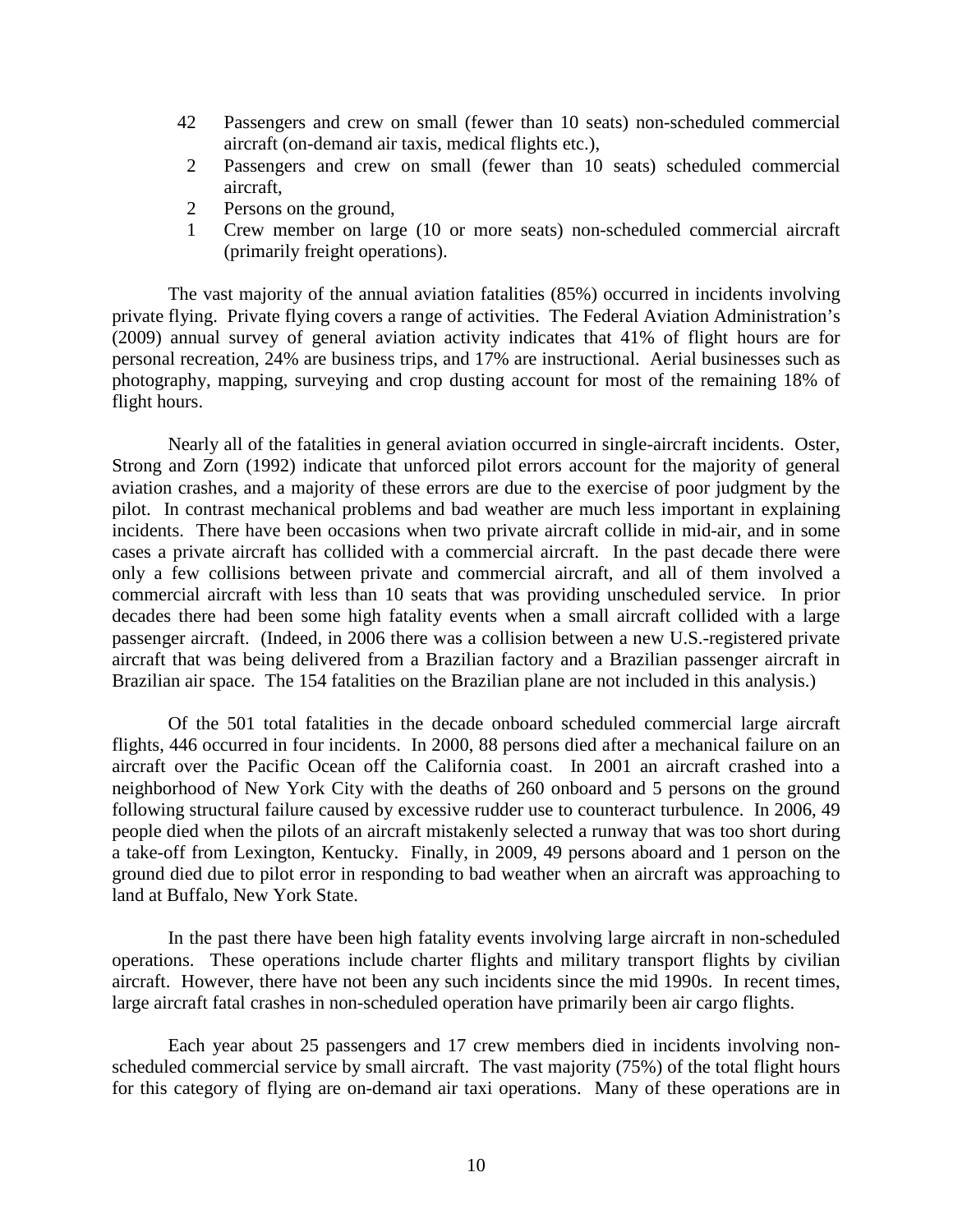remote areas with difficult flying conditions such as in Alaska. The next largest category is medical transport flights. These flights represent 17% of flight hours by non-scheduled small aircraft. In 2009, the National Transportation Safety Board undertook an investigation of medical flights involving helicopters in response to series of fatal incidents.

### *1.6 Rail Transit*

There are broad reporting requirements for rail transit fatalities. While transit deaths exclude those from illnesses and medical conditions, rail transit statistics include victims of crime, and other incidents not involving a moving train such as persons who fall down flights of stairs in a subway station. There is also required reporting of suicides, although the approximately 22 such annual fatalities are not included in Table 1.

Each year on average there were 8 deaths of passengers while onboard trains, 15 passenger deaths at stations, and 3 employee deaths. In addition there was an average of 8 highway user fatalities from collisions at rail-highway grade crossings and 34 trespassers fatalities. In recent decades there has been a resurgence of light-rail transit service. Some of these systems feature on-street running, or reserved rights-of-way adjacent to the highway. There is a growing concern that the reemergence of streetcars is a hazard to unwary motorists and pedestrians, and that there has been an increase in highway-light rail grade crossings at a time when mainline railroads have been working to reduce the number of crossings.

# *1.7 Pipelines*

Pipelines are an often forgotten transportation mode, yet they account for a fifth of freight ton-miles (Eno Transportation Foundation, 2007). The primary goods moved are crude oil, oil products and natural gas. Natural gas pipelines encompass both long-distance transmission lines and local distribution lines. While there were a handful of employee deaths each year, the majority of the risk is to bystanders with an average of 12 bystanders killed each year primarily in fires and explosions. Most of the risk was in local gas distribution.

## *1.8 Cross-Modal Passenger Fatality Risk Comparisons*

The preceding discussion has presented the number of fatalities in absolute terms and without reference to the relative amounts of travel. Table 2 presents an average passenger fatality rate per billion passenger miles for seven different modes for the 2000 to 2009 period. The numerator for commercial modes only includes onboard passenger fatalities and excludes fatal injuries to employees. The choice of a denominator for such a comparison is always controversial. We have used passenger miles as the exposure variable because it allows a safety comparison that might be made if a person was choosing between modes for a given journey. Engineers might argue for the use of more technology-driven denominators such as passengerhours or vehicle-hours to account for different vehicle capacities and the average speed of travel.

Commercial aviation, which is defined here as scheduled service provided in a U.S. registered aircraft of more than 10 seats in domestic and international service ("Part 121 scheduled service") was the safest mode of travel at 0.07 fatalities per billion passenger miles. A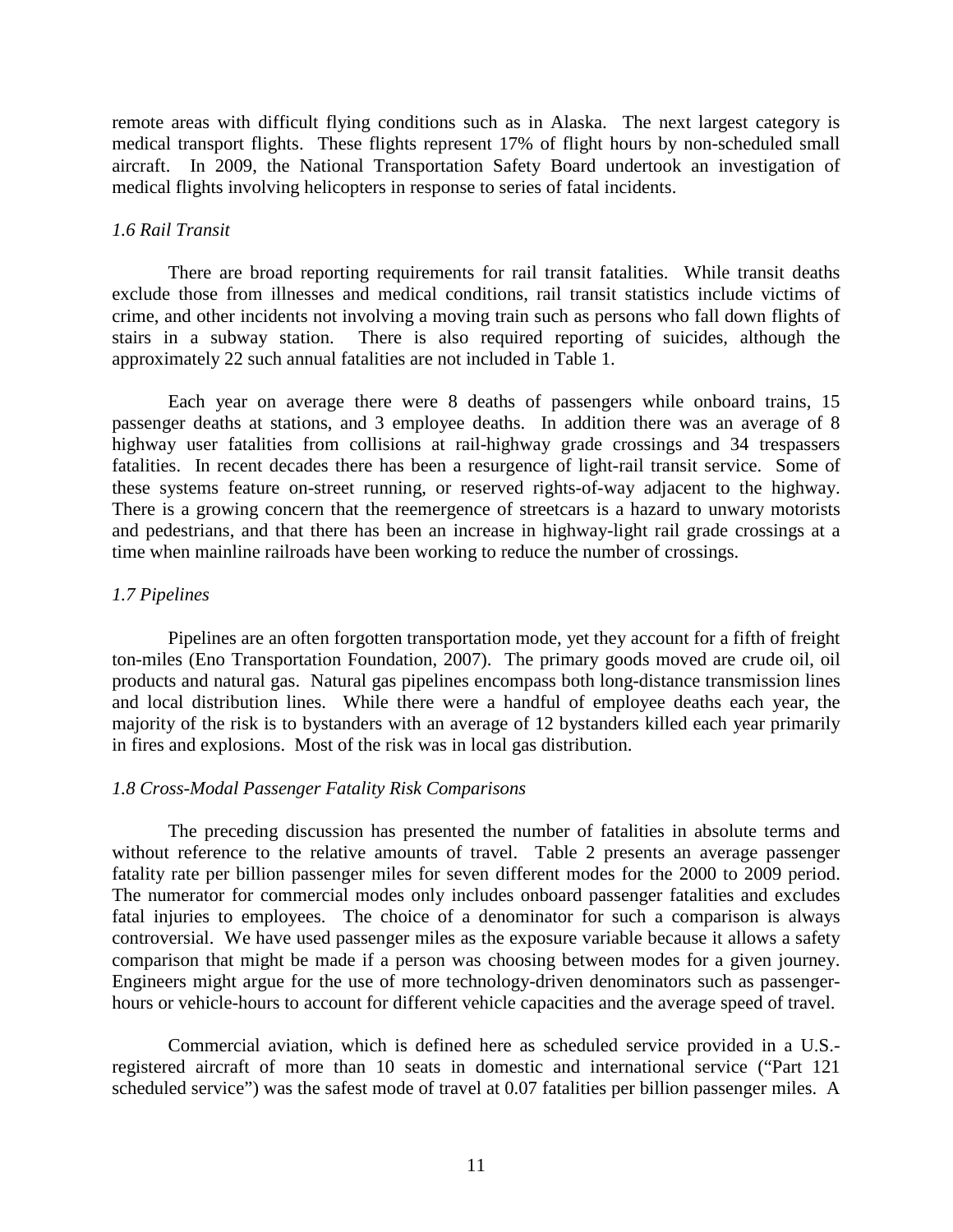person who took a 500 mile flight every single day for a year, would have a fatality risk of 1 in 85,000.

While commercial aviation has long been recognized as the safest mode of transportation, passengers on buses had a fatality rate that was almost as good. Passengers on buses of all types holding more than 10 passengers had a fatality rate of 0.11 per billion passenger-miles or about 65% greater than that for aviation.

It would appear that urban mass transit rail had a fatality rate about double that for buses, but it should be remembered that the rail mode includes crime victims, whereas bus casualties are only those that occur in a crash or if a person falls within the vehicle.

Mainline passenger rail service had a considerably worse fatality rate at 0.43 per billion passenger miles. This is about four times the risk for bus passengers and six times the risk in commercial aviation.

Deaths on scheduled ferry boats are rare, but the number of passengers each year is relatively small. Consequently, when the decade includes a major incident, the risks can look large at 30 times the risk for bus passengers. All of the 11 ferry passenger deaths in the past decade occurred in one incident in New York City in 2003 when a ferry approached a dock at faster than normal speed and struck the jetty.

Persons who were the driver of, or a passenger in, an automobile or light truck faced a fatality risk of 7.3 per billion passenger-miles. A person who was in a motor vehicle for 30 miles every day for a year faced a fatality risk of about 1 in 12,500. Relative to mainline trains, buses and commercial aviation the risk was 17, 67, and 112 times greater, respectively. Of course, unlike the commercial modes where passengers are victimized randomly, the risk to individual highways users varies considerably depending on age, alcohol consumption and the type of road used. To the extent that aviation is disproportionately used by business travelers who are typically older, travel at times of day when there is a lesser incidence of impaired drivers, drive larger vehicles, and use Interstate highways, the comparison between driving and aviation would be less unfavorable.

Finally, motorcycles had a fatality rate of 212 per billion passenger miles. A motorcyclist who traveled 15 miles every day for a year, had an astonishing 1 in 860 chance of dying. The rate per passenger mile was 29 times that for automobiles and light trucks.

## *1.9 Cross-Modal Employee Fatality Risk Comparisons*

The annual fatality risk per 1,000 employees in different industry segments is shown in Table 3. The data are for 2009 and are obtained from the Department of Labor. Reporting firms are classified into industrial groups using the North American Industry Classification System. Consequently, there may not be a perfect alignment of this data with the modal data that was discussed earlier in this section. In addition some fatalities that occur in ancillary activities such as maintenance would be included in this data set but not in the data on crashes that are reported to the Department of Transportation. Table 3 displays the industries in a descending order of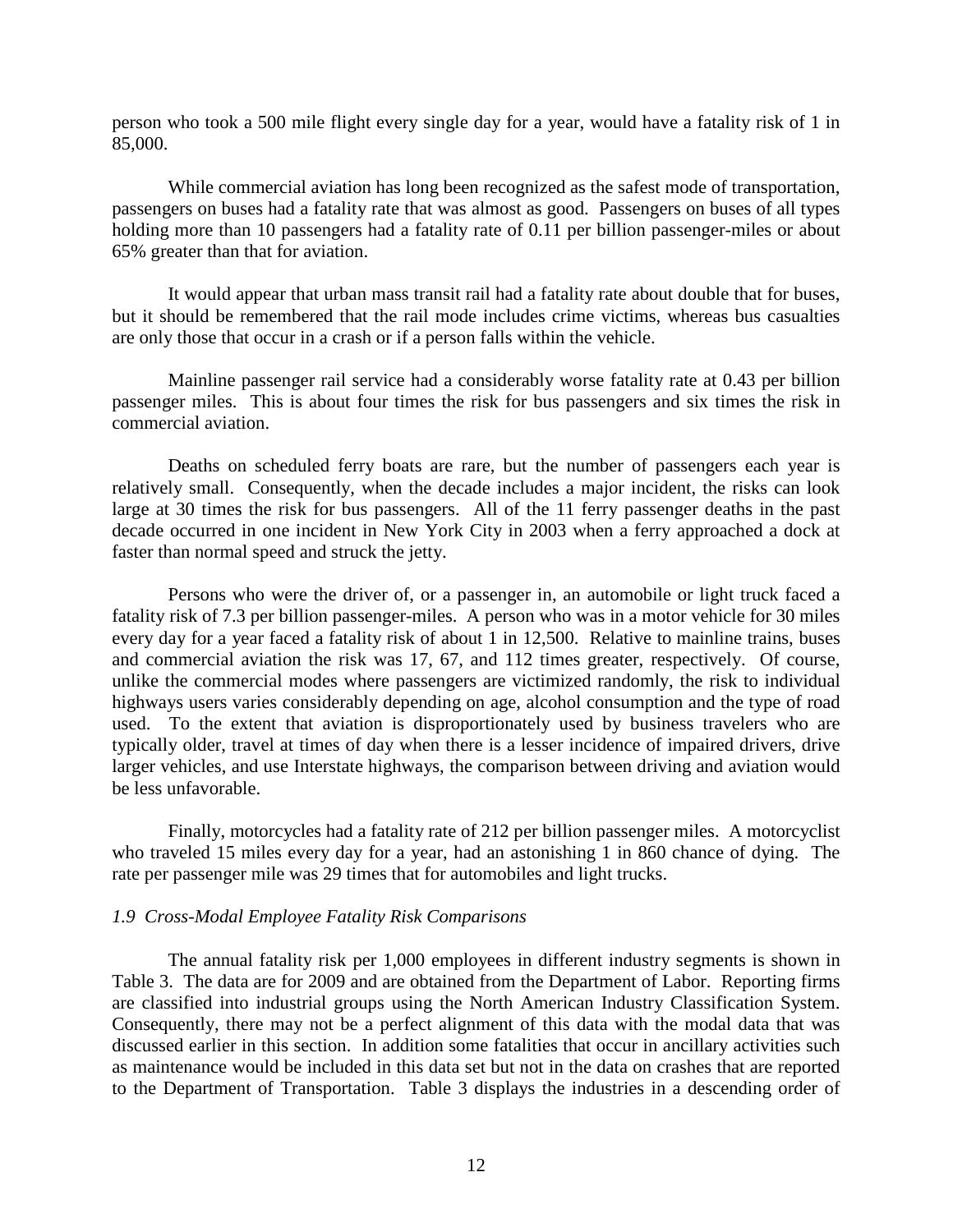fatality risk. For purposes of comparison, leading non-transportation industry segments are also included, and are shown in italics.

One might imagine that transportation would be a relatively risky industry in which to work as it is characterized by outdoor activities involving heavy moving machinery in locations that can be far away from immediate medical care. Indeed, fishing is one of the most hazardous occupations in the United States with an annual fatality rate of 1 in 115. The risk is about 30 times that of truck drivers. The next most dangerous transportation occupation is driving a taxi or limousine with an annual fatality risk of 1 in 1,600. More than half of the fatalities occur in assaults and violent acts. Excluding homicides the risk to taxi and limousine drivers is comparable to that of truck drivers.

Even the more moderate fatality risks in trucking and non-fishing maritime transportation are quite high in comparison with some other industries that might appear to be quite comparable in terms of the type of risks that might be faced. Trucking and maritime fatality rates are twice as high as those in the mining and construction industries. Working in the railroad and aviation industry is much less risky. The risks are only one fifth of those in the trucking industry. But even in the comparatively less risky railroad and aviation industries, employee fatality rates are still twice those of working in manufacturing.

## **2. Time-Series Analysis**

The second part of the paper is an analysis of the trends in fatalities and fatality rates across the 36 year period from 1975 to 2010. A series of figures is used to plot the data and illustrate the trends. A supplementary appendix containing the data for the figures is available from the author.

#### *2.1 Highways*

Figure 2 shows the trends in highway fatality rates per 100 million vehicle miles. The rate for all fatalities (both vehicle occupants and pedestrians) is shown as the solid line. The rate in 2010 is just one-third of that in 1975 (1.11 versus 3.35 fatalities per 100 million vehicle miles). The 1980s and early 1990s were the era of the greatest rate of improvement. Rates improved at a more modest pace between about 1993 and 2006. There is some indication that the rate of improvement has increased in very recent times, starting in about 2006.

The rate for large trucks is shown as the dashed line. This is calculated as the number of deaths in incidents in which a truck is involved divided by truck miles. The rate includes fatal injuries sustained by both truck occupants and other highway users, with the latter being 85% of the total. One should not necessarily infer that the truck was at fault in all of the included multivehicle or truck-pedestrian incidents. The data for trucking are not shown for 2009 or 2010 due to a change in the methodology used by the Federal Highway Administration (FHWA) for estimating total national truck miles.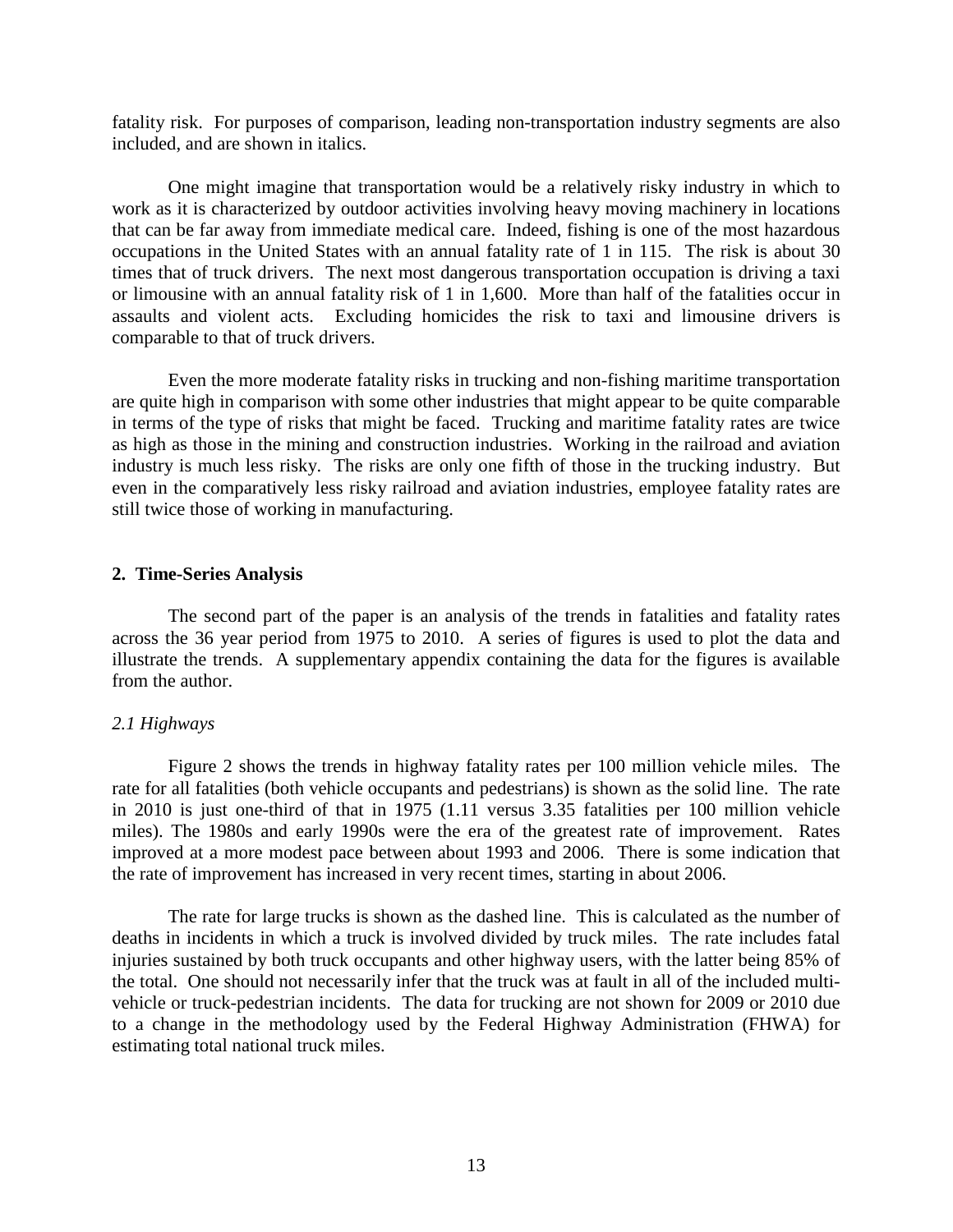Truck-involved fatality rates were increasing in the period between 1975 and 1979. Since 1980 there has been a continuous improvement. Indeed the truck-involved fatality rate has improved at a faster rate than that for all motor vehicles in general. Consequently, while the fatality rate in truck-involved crashes in 1975 was 65% higher than that for all motor vehicles (5.51 versus 3.35 fatalities per 100 million vehicle miles), by 2008 it was only 50% higher (1.87 versus 1.26 fatalities per 100 million vehicle miles). The strong improvement in the truckinvolved fatality rate, especially in the 1980s, stands in contrasts to the fears expressed by opponents of the 1980 economic deregulation of interstate trucking (that is to say, trucking that crosses state lines). The opponents of deregulation argued that competition would result in the entry of inexperienced firms, and that existing firms would reduce their financial commitment to safety so as to remain competitive. While fatality rates did not get worse, the early 1980s were also a very active era for legislative action. Federal and state governments promulgated new truck safety regulations, expanded programs of inspecting trucks at the roadside and auditing the safety practices of truck firms, and implemented stricter rules for the issuing of licenses to commercial vehicle drivers.

While fatality rates for both trucks and for all vehicles in general may have fallen, the number of fatalities has not declined as quickly because the amount of highway traffic has increased substantially. Total vehicles miles travelled increase by 123% between 1975 and 2010, and truck miles increased by 168% between 1975 and 2008. Figure 3 shows the annual fatality count for all highway users (solid line) and in truck-involved crashes (dashed line). Declines in the absolute number of total fatalities occurred in three time periods: 1980-1983, 1988-1992, and since 2005. In the latter period, the substantial increase in gasoline prices and the economic troubles starting in 2008 led to a slowing (and even a reversal) of the long-term growth in vehicle miles travelled. From 1992 to 2005 the increase in travel more than counteracted the decline in fatality rates resulting in an increase in total fatalities.

Fatalities in truck-involved incidents have remained reasonably constant in the range of 4,500 to 5,500 for most of the period. The increased amount of truck traffic approximately counterbalanced the improvement in the fatality rate. Fatalities were less than 4,000 in 2009 and 2010, but the severe economic recession had led to considerably reduced truck mileage (the total mileages for combination trucks in 2009 and 2010 were 8.9% and 4.5%, respectively, below the mileage in 2007 based on the new methodology used by the FHWA).

In part the improvement in highway safety since 1975 is due to demographic changes. As the baby boom generation (those born between 1945 and 1960) has aged, the proportion of drivers that are in the high-risk 18-29 age group has fallen. According to the 1980 United States Census, 18-29 year olds represented 30% of the pool of people of driving age (taken here to be those between the ages of 16 and 79). By the 2000 and 2010 Censuses that proportion had fallen to 22%. In addition, the United States has also continued the long term trend of becoming more urban. The FHWA reports that in 1975, 45% of vehicle miles were driven on rural highways. By 2010 that proportion had declined to 33%. As discussed earlier in the paper, urban roads have a fatality rate per vehicle mile that is only 37% of that on rural roads.

The chapters by Oster and Strong (2013) and Blattenberger et al. (2013) in this volume discuss both the demographic changes and other reasons for the improvement in highway fatality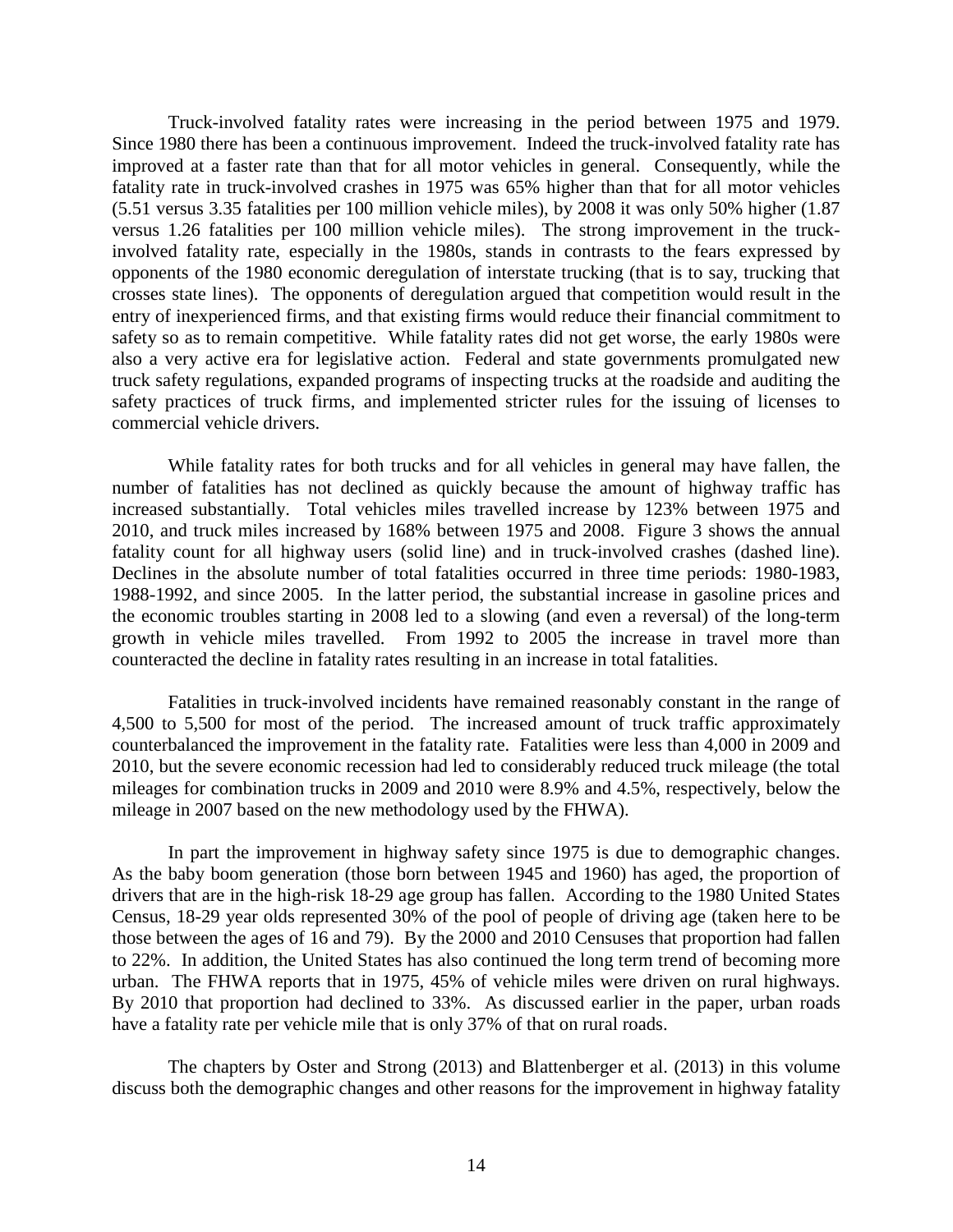rates. The interested reader is also directed to two encyclopedic volumes by Evans (2004) and Elvik et al. (2009), both of which contain analysis and extensive reference lists to papers and reports that have explored the factors that have contributed to the improvement in highway safety.

In describing other possible reasons for why highway safety has improved, it is useful to use the concept that traffic safety can be characterized by a three by three matrix (Haddon, 1972). The categories on one axis are the driver, the vehicle, and the highway. The other axis is composed of actions before a crash ("crash avoidance"), the crash phase, and the post-crash phase.

In the crash avoidance phase there has been public policy action to improve the training of young drivers and to restrict the activities of the youngest and most inexperienced drivers. Society has also taken a strong line since the 1970s to combat driving under the influence of alcohol through public information campaigns, lowering the permissible level of alcohol in the blood, law enforcement efforts, and increasing the minimum age for alcohol consumption to 21. Vehicle improvements that have aided crash avoidance include advances in tire technology, and the deployment of stability control and anti-lock brakes. In addition, improvements in highway construction and geometry have promoted crash avoidance.

During the crash phase, injuries have been reduced and their severity mitigated by educational programs, legal changes and law enforcement efforts that have led to a greater proportion of drivers and passengers using seat belts and child safety seats. Vehicle design changes have reduced the severity of injuries. These include the strengthening of the passenger cabin and the redesigning of interior surfaces. The design of highways has also changed over time to mitigating the harm when a crash occurs. In particular guardrails, signposts and bridge abutments have been redesigned to be less dangerous when a vehicle collides with them after having left the highway.

Finally, a significant reduction in fatality risk has come from an improved medical response in the post-crash phase. The improvement has come in the form of quicker initial response times, better equipment available in ambulances, and the use of helicopters to transport crash victims to hospital.

But there have been changes that have worked against the safety improvements. In 1975 there was a 55 mph national speed limit that was introduced as a result of the oil crisis of 1973. The federal speed limits were subsequently relaxed in the late 1980s and abolished in 1995. Consumers also elected to drive smaller and lighter vehicles. This was due to the increased cost of gasoline in the late 1970s, and new standards for fuel economy that were imposed starting with the 1978 model year. Finally, there has been a general rollback in the number of states requiring motorcycle riders to wear helmets.

While the downward trend in fatality rates may appear to be impressive, other countries have improved at an even faster rate. In 1970 the United States was the leader in highway safety as measured by fatalities per vehicle mile. Now Australia, Canada, and countries in Scandinavia and Western Europe have lower fatality rates (International Transport Forum, 2011). Evans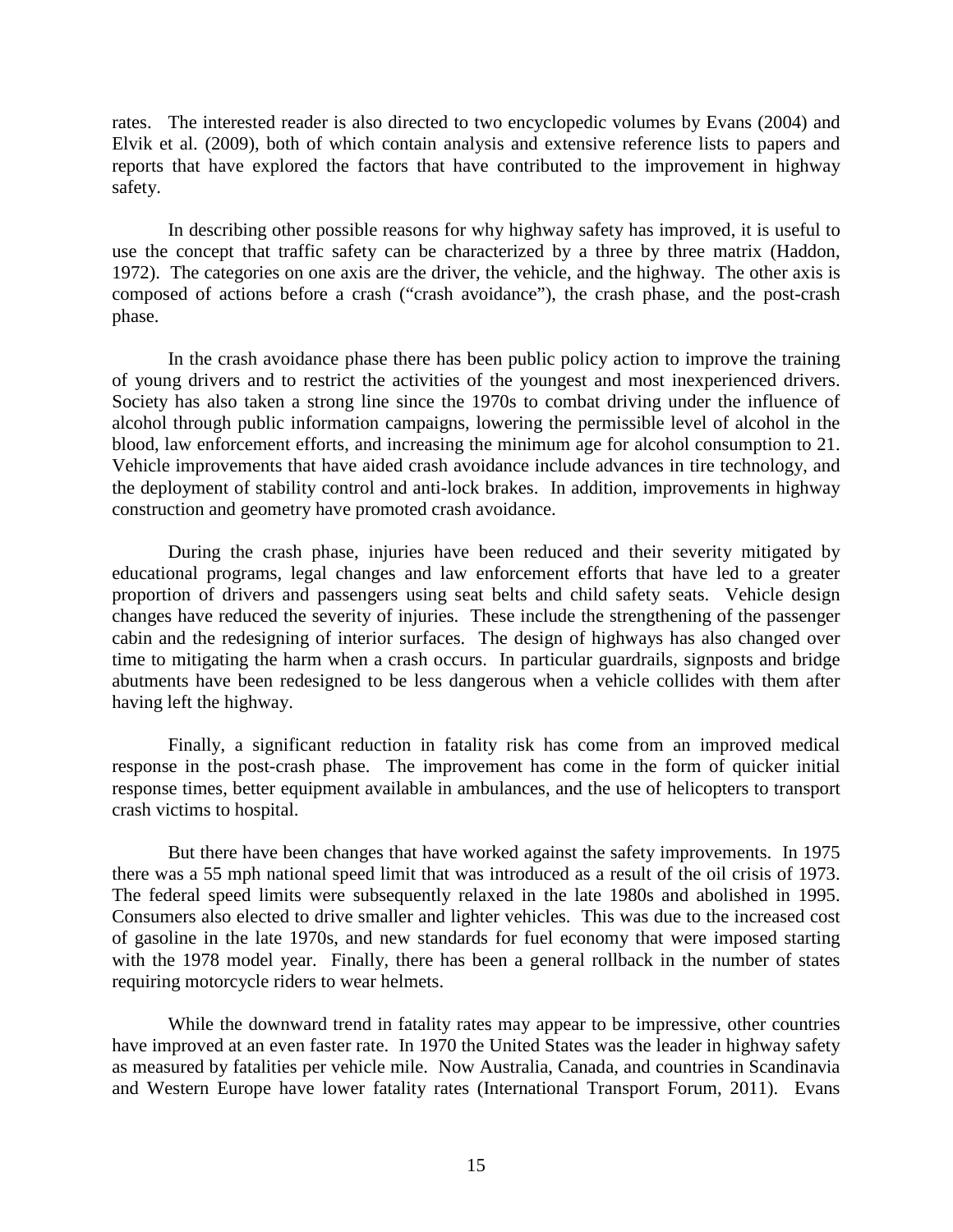(2004, chapter 15) argues that laxer laws in the United States compared with other countries on seat belt use and driving while intoxicated have contributed to the slower rate of improvement.

#### *2.2 Mainline Railroads*

Fatality rates for four categories of persons on mainline railroads are shown in Figure 4. The rates have been normalized as indices with their value in 1975 set to 100. The largest reduction in risk is for highway users (both pedestrian and motorized) at rail-highway grade crossings. The denominator of the risk is the number of motor vehicle registered. This is shown as the line with the square markers. The risk has declined dramatically and the risk is now only 15% of what it was in 1975. The reduction in risk is much greater than the 66% improvement witnessed elsewhere on the highway, and illustrated in Figure 2. The risk reduction at railroad crossings has been due to a combination of factors: railroad line abandonments, the closing of some crossings on lines that remained open, a federally-funded program to install warning lights and gates at crossings, and a public information campaign that is jointly promoted by the railroads, highway authorities and police departments (Mok and Savage, 2005; Savage, 2006). The reduction in risk was particularly noticeable in the late 1970s, and during the 1990s.

In contrast to the success story at crossings, improvement in the risk to trespassers has been more modest. The rate of trespasser fatalities relative to the U.S. resident population is shown as the solid line with the star markers. The rate is now about 25% less than what it was in 1975. In part this may be explained by line closures and changes in land use patterns over time that mean that people now live and work some distance from the nearest train tracks, whereas until the 1950s settlements were clustered around railroad lines. Trespassers also tend to be males in their 20s and 30s, and as the baby boom generation has aged a smaller proportion of the population is in the age range that has a greater proclivity to trespass on the railroad (Savage, 2007).

The considerable reduction in risk for highway users at grade crossings, and the small reduction in trespassing risk have led to a reversal in the absolute level of fatalities in these two categories. In the late 1970s (1975-79) crossing fatalities exceeded trespasser deaths by a ratio of 2.4 to one. In 1997 the number of trespasser fatalities exceeded the number killed in collisions at grade crossings for the first time since 1941. By 2010 the number of crossing fatalities was 40% less than the number of trespasser fatalities.

The rate of on-duty employee deaths per employee hour, shown as the solid line without markers, has steadily improved over time, and is now about 40% of what it was in the 1970s.

The rate of passenger deaths per passenger mile is shown as the dashed line. Because passenger fatality data are dominated by rare high-fatality events, the data are shown as an 11 year moving average with the data plotted at the mid-point year. That is to say that the data plotted as equaling 100 in 1975 is the average fatality risk for the years 1970 to 1981. Even with a lengthy moving average, the data are dominated by the 1972 collision between two commuter trains in Chicago that resulted in 45 passenger fatalities, and a 1993 incident when an Amtrak train plunged from a damaged bridge into a bayou near Mobile, Alabama with the deaths of 42 passengers. The bridge had been damaged as a result of a barge colliding with it.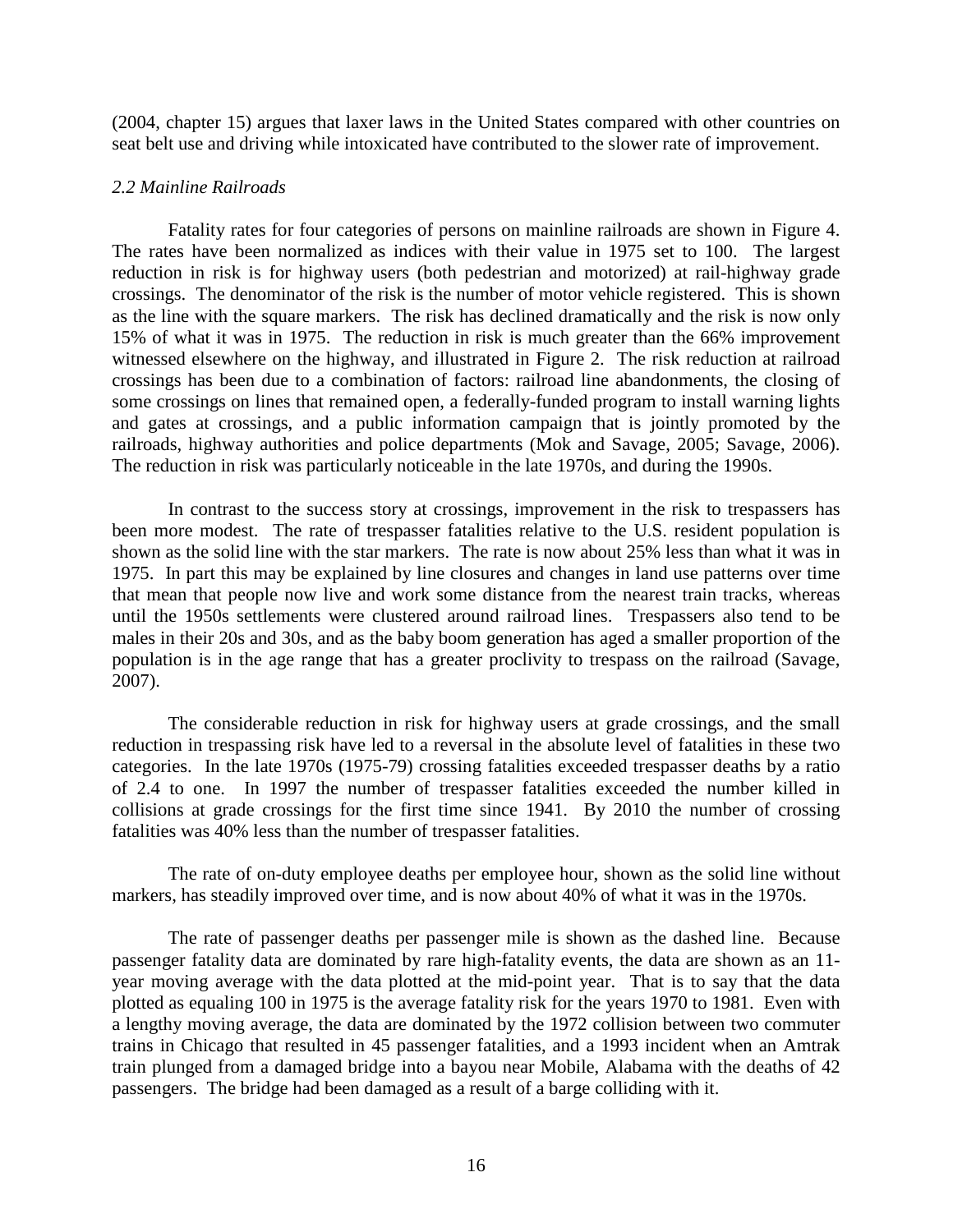Another perspective on the trends in safety can be obtained by looking at the rate of incidents per train mile. These are shown in Figure 5 as indices with the value of each series set to 100 in 1975. The rate of collisions and derailments per train mile is shown as the solid line without markers. The rate of these incidents increased rapidly in the late 1970s. Evidence suggests that the collision and derailment rate had been increasing since the 1960s. The increase coincided with the severe financial crisis experienced by the railroad industry in the 1960s and 1970s. After economic deregulation in 1980 the commercial freedom afforded the railroads led to an improvement in their profitability and a reinvestment in track and equipment. Safety improved rapidly in the early and mid 1980s.

The improvement in collision and derailment rates is partly due to the decision by the railroads to move away from the single carload business and toward operating permanently coupled trains dedicated to moving a single commodity such as coal or intermodal containers. These latter types of trains do not need to be switched in yards, and switching is a particularly risky activity compared with line-haul movements. The dashed line represents the proportion of total train miles that are in switching movements. The proportion of total train miles that occur in yards has declined from 30% in the mid 1970s to about 13% today.

The rate of highway user fatalities at grade crossings per train mile is shown as the solid line with the square markers. The risk has declined by 70% with the most dramatic reduction occurring in the period after 1990. When a comparison is made with Figure 4, it is clear that the reduction in fatalities in the late 1970s and 1980s was primarily due to a reduction in train miles and the closure of many lines in the aftermath of economic deregulation. Train miles started to increase as the economy came out of the recession of the early 1990s, but the number of crossing fatalities declined substantially. One of the factors explaining the improvement in this time period was the deployment of enhanced lighting on the front of locomotives, including a triangular pattern of lights which allows highway users to judge how far the train is from the crossing and how fast it is moving.

The rate of trespassing fatalities per train mile, shown as the line with the star markers, has not witnessed the same improvement in risk as was the case for collisions and derailments and crossing incidents. Indeed the rate is now somewhat higher than it was in 1975, albeit that it is lower than it was in the early 1990s. The large absolute number of trespasser deaths (which would be even higher if suicides were included) and the seeming lack of a substantial improvement in the risk per train mile is a great cause for concern.

## *2.3 Maritime*

The absolute number of maritime fatalities has fallen substantially. The annual toll for recreational users has halved from about 1,500 deaths in 1975 to about 700 in 2010. The number of fatalities on commercial vessels also decreased from a total of almost 600 in 1975 to just less than 100 in 2010.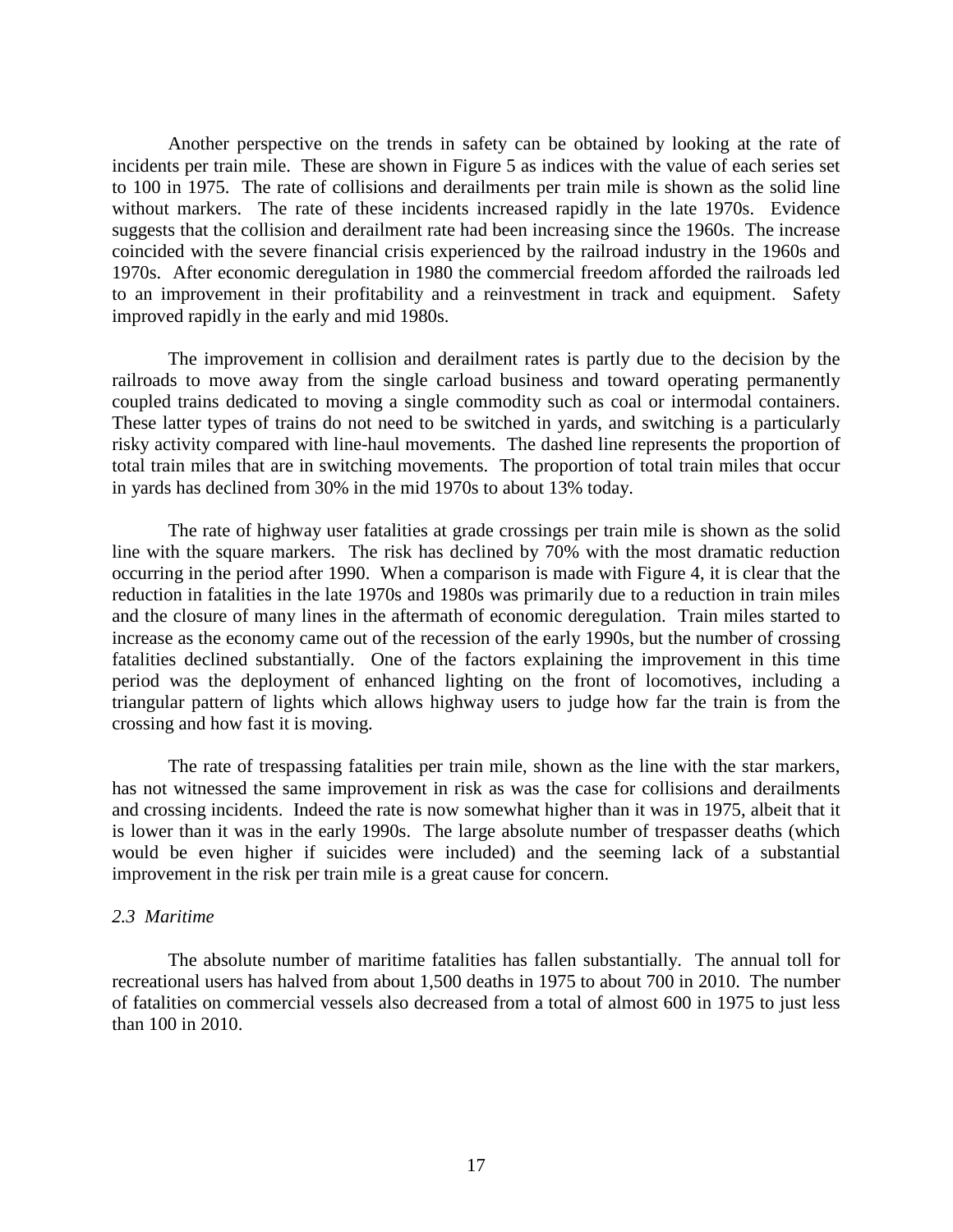Figure 6 presents indices of trends in fatality rates for both commercial traffic (shown as the solid line) and recreational use (shown as the dashed line). The value in 1975 for both indices is set to 100.

For commercial vessels the denominator of the fatality risk is cargo ton-miles in U.S. territorial waters. The fatality risk has decreased by about 80%, with nearly all the reduction in risk occurring between 1975 and 1988. The total number of fatalities has fallen substantially by 85%. While, the amount of waterborne commerce was broadly similar in 1975 and 2007 (just prior to the great recession), there was a period from 1978 to 1995 when traffic was much higher. Cargo ton-miles have declined by 40% from their peak levels in 1980-81. This exposure measure includes both domestic movements, and the portion of import and export movements within U.S. territorial waters irrespective of whether the vessel is U.S. or foreign flagged. The use of cargo ton-miles approximates exposure to fatality risk as it reflects both the length of the voyage, and the fact that larger vessels tend to have a larger number of crew. However, it does not reflect exposure from U.S. flagged vessels operating outside U.S. waters (fatalities on board U.S.-flagged vessels outside U.S. waters are included in the fatality count). This later type of operation has declined substantially as a declining proportion of the world's merchant marine fleet is flying the American flag. In the mid 1970s there were almost 900 ocean-going vessels of greater than 1,000 gross tons registered in the United States. Today the number is closer to 300.

The fatality risk in recreational boating has decreased by about 70%, when the denominator used is the number of registered recreational vessels. This measure undercounts total recreational vessels as many smaller sail and row boats and canoes either do not have to be registered or are not registered by their owners. Much of the reduction in risk occurred during the 1980s. There has been a substantial campaign to promote the wearing of personal flotation devices ("life jackets") while on the water. That said, the risk seems to have stayed somewhat constant in the decade since 2000.

However, boating has increased in popularity. The number of registered private vessels has increased by 70% since 1975. Not only has the absolute number of vessels increased, so has the per capita ownership. Part of the increase has come from the introduction of personal water craft ("jetskis"). Consequently, even though the fatality risk per registered vessel has declined by 70% since 1975, the annual count of fatalities has only declined by 50%.

#### *2.4 Commercial Aviation*

Comparisons of fatality risks over time in commercial aviation is challenging because fatal accidents are rare, most of the fatalities are concentrated in a few high fatality events, and the exposure to risk has increased substantially as more people are flying.

For all but two years between 1975 and 2010, the number of fatal accidents in largeaircraft scheduled service could be counted on the fingers of one hand. Consequently just one or two fewer or additional accidents in a given year will lead to a substantial variation in the accident rate. The fluctuations are even greater in the annual fatality rate because the data are dominated by a few high fatality events. Consequently, most analysts use a five-year moving average to determine trends over time.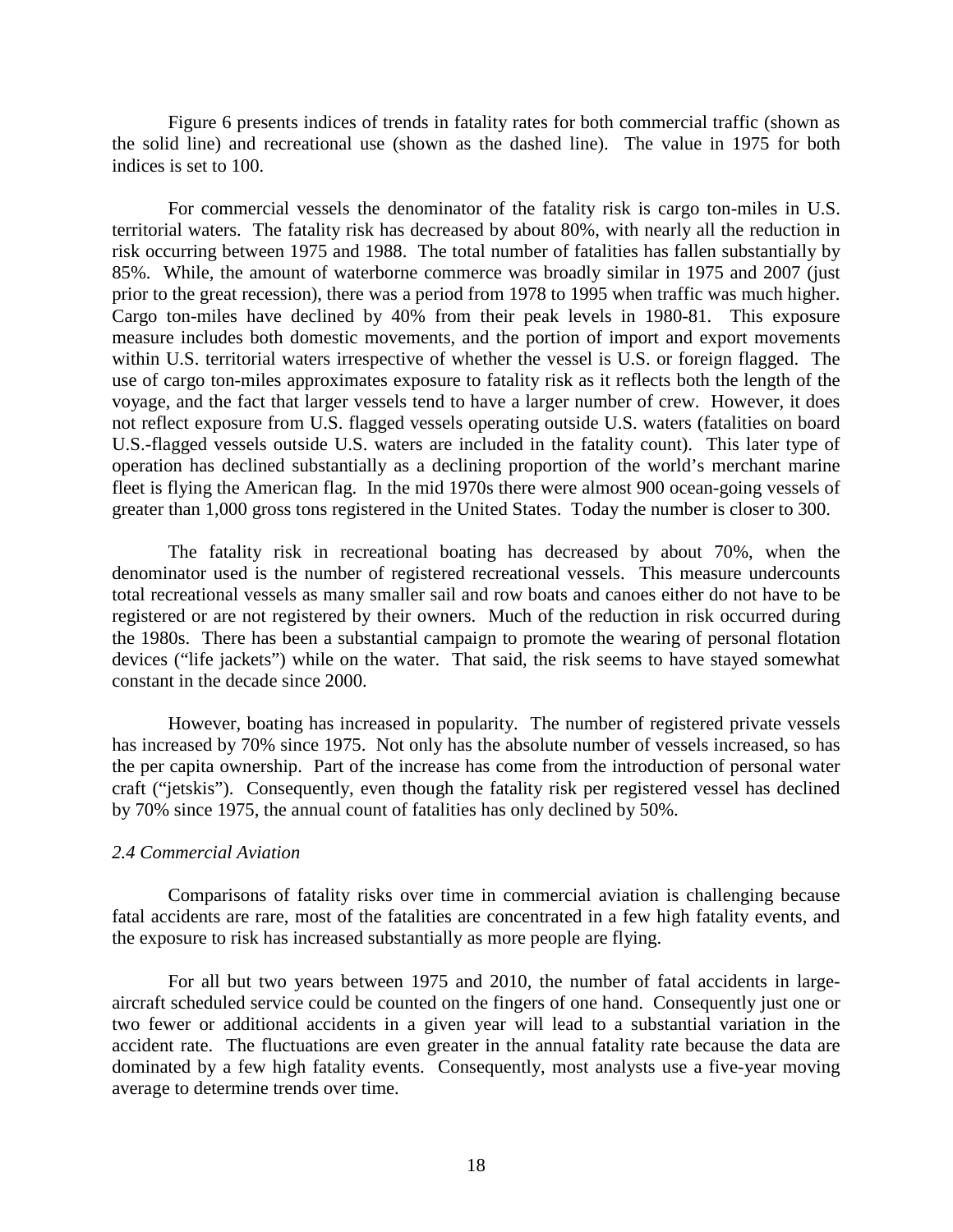Analysts also have to devise appropriate measures of exposure to reflect the considerable expansion in the commercial aviation industry. A disproportionate amount of the risk in aviation occurs during the take-off and landing stages of flight, rather than when cruising at high altitude. Consequently, common measures of exposure are aircraft take-offs (referred to as "departures"), and passenger enplanements. The number of departures in scheduled service increased by 84% between 1975 and 2007 (subsequently the recession reduced the number of departures by 12%). The number of passenger enplanements in large-aircraft scheduled service increased by an even larger amount (275% between 1975 and 2007) reflecting the greater number of flights, the use of larger aircraft, and higher load factors (the proportion of seats that are occupied).

We will initial look at scheduled operations by large aircraft. These operations are referred to as "Part 121" after the applicable section of the federal safety regulations. Prior to 1997 this segment of the industry was defined as aircraft with 30 or more seats. Then in 1997 smaller aircraft with between 10 and 30 seats were subject to the stricter safety regulations applicable to Part 121 operations and included in this accident dataset. These smaller aircraft had previously been classified as "Part 135" operations, which we will discuss shortly. These former Part 135 operations represented a relatively small proportion of the industry, and their inclusion only increased the number of Part 121 departures by about one half of one percent.

Figure 7 shows the rate of fatal accidents per million departures for Part 121 scheduled service. The fatal accident rate in any given year is shown as the squares, with the five-year moving average (plotted at the mid-point year) shown as the solid line. The risk of a fatal accident has declined by 90% from about 0.8 per million departures in the mid 1970s to less than 0.1 today. The inclusion of aircraft with 10-30 seats in the data from 1997 does not seem to have led to a worsening of the accident rate. Perhaps the most notable feature is the spike in the rate in 1989 and 1990. Otherwise there would seem to be a continual improvement.

The improvement in recent decades is a continuation of a long trend dating back to the development of commercial aviation in the 1920s. However, the recent rate of improvement is remarkable. Looking at the post-Second World War period from 1950 to 2010, the annualized rate of improvement in the fatal accident rate in the second half of the period (1980-2010) at approximately 8% is greater than that in the first half (1950-1980) which was approximately 5%. This might be regarded as somewhat surprising. The 1950s and 1960s can be characterized by major technological improvements that included the introduction of first and second generation jet aircraft, developments in weather forecasting and the deployment of air traffic control systems. All of these innovations led to obvious and well documented safety improvements. Yet, recent decades have witnessed a much greater improvement despite the fact that arguably there has not been radical changes in technology that are comparable to those that occurred in the 1950s and 1960s. The changes that have occurred are perhaps more subtle such as the deployment of Doppler radar to detect windshear, continued improvements in navigation and weather detection, improved engine reliability, and an emphasis on "crew resource management" whereby cockpit crews are trained to work cooperatively in the event of an untoward event (see the paper by Oster et al. (2013) in this volume).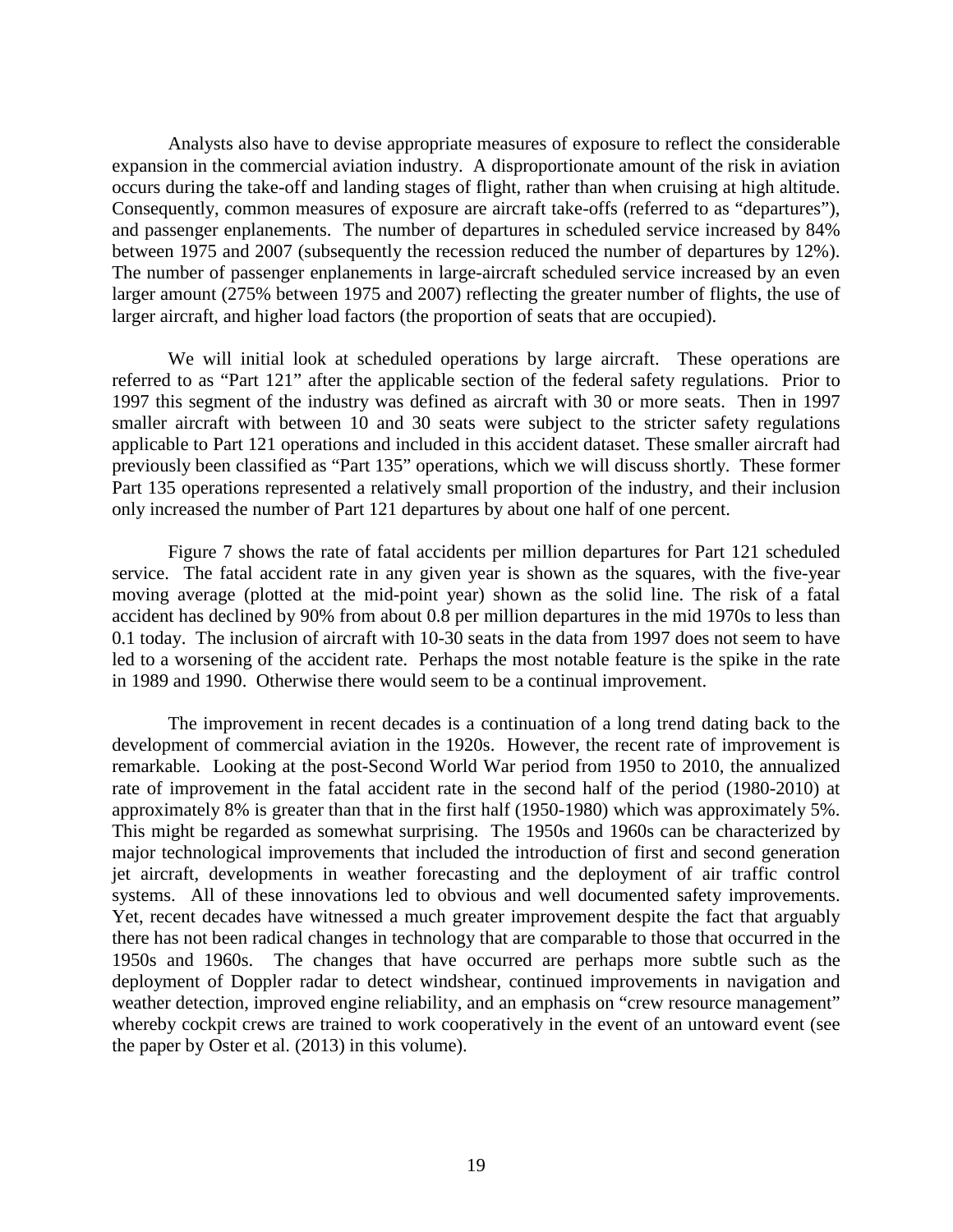An alternative measure of scheduled large aircraft safety is shown in Figure 8. This is the rate of passenger fatalities per million passenger enplanements. Fatalities to crew and persons on the ground are not included. The spike in fatal accidents in 1989 and 1990 that was noticeable in Figure 7 is not apparent here because many of the accidents in those years were low fatality events. Rather there is a spike in the mid 1990s. There was a series of high fatality events in the period from 1994 to 1996. One of these was a widely-publicized onboard fire and crash involving a controversial and rapidly expanding new entrant, ValuJet Airlines. Subsequently, there were revelations of significant operating and maintenance problems with this carrier. Critics argued that the economic deregulation of the industry, some 18 years earlier in 1978, had allowed entry by firms with inferior safety records. However, the other crashes in the 1994 to 1996 period involved established airlines, and more mainstream safety issues such as severe weather, navigational problems and equipment failure.

Despite an up-tick in the mid 1990s, the five-year moving average fatality rate has improved by an astonishing 96% between the mid 1970s and the late 2000s. The decline would have been even larger if the 1977 high-fatality collision on the ground at Tenerife, Canary Islands between two Boeing 747s, one of which was U.S. flagged, had not been classified as occurring in unscheduled service. Overall, one would be hard pressed to argue that economic deregulation had led to a diminution of safety, even though there has been entry by new firms, and most existing firms have suffered financial pressure and some have exited the industry.

Even though the number of passenger enplanements was, by 2007, almost four times what it was in 1975, the 96% reduction in the fatality rate has reduced the absolute number of average annual passenger fatalities from 166 in the mid 1970s to 39 in the decade from 2001 to 2010.

Turning to the safety of smaller aircraft, Figure 9 shows the fatal accident rate per million departures for Part 135 scheduled service. As in the earlier graph for the larger-aircraft, the rate in any given year is shown as the squares with the five-year moving average (plotted at the midpoint year) as the solid line.

Part 135 operation was, to some extent, a child of deregulation. After deregulation, the mainline airlines moved away from point-to-point service to hub-and-spoke operating strategies. Operations on some of the more lightly used spokes were provided by "commuter airlines" operating smaller aircraft. The number of Part 135 departures increased by 50% between 1977 and 1984, and had doubled by 1996. By the mid-1980s, there was much discussion that deregulation had led to passengers on secondary routes being offered riskier, albeit more frequent and convenient, service than they used to enjoy aboard large jet aircraft. There is some truth to this. The fatal accident rate per departure in the late 1970s for Part 135 scheduled operations was about ten times that of Part 121 scheduled operations.

However, as is apparent from Figure 9, safety in this segment of the industry improved rapidly in the decade from 1975 to 1985. The rate of fatal accidents fell from about 7 per million departures in the mid 1970s to about 2 per million departures in the mid 1980s. Oster, Strong and Zorn (1992) identify several reasons for the improvement. First, the Part 135 safety regulations were significantly strengthened in 1978. Second, the largest twenty firms in this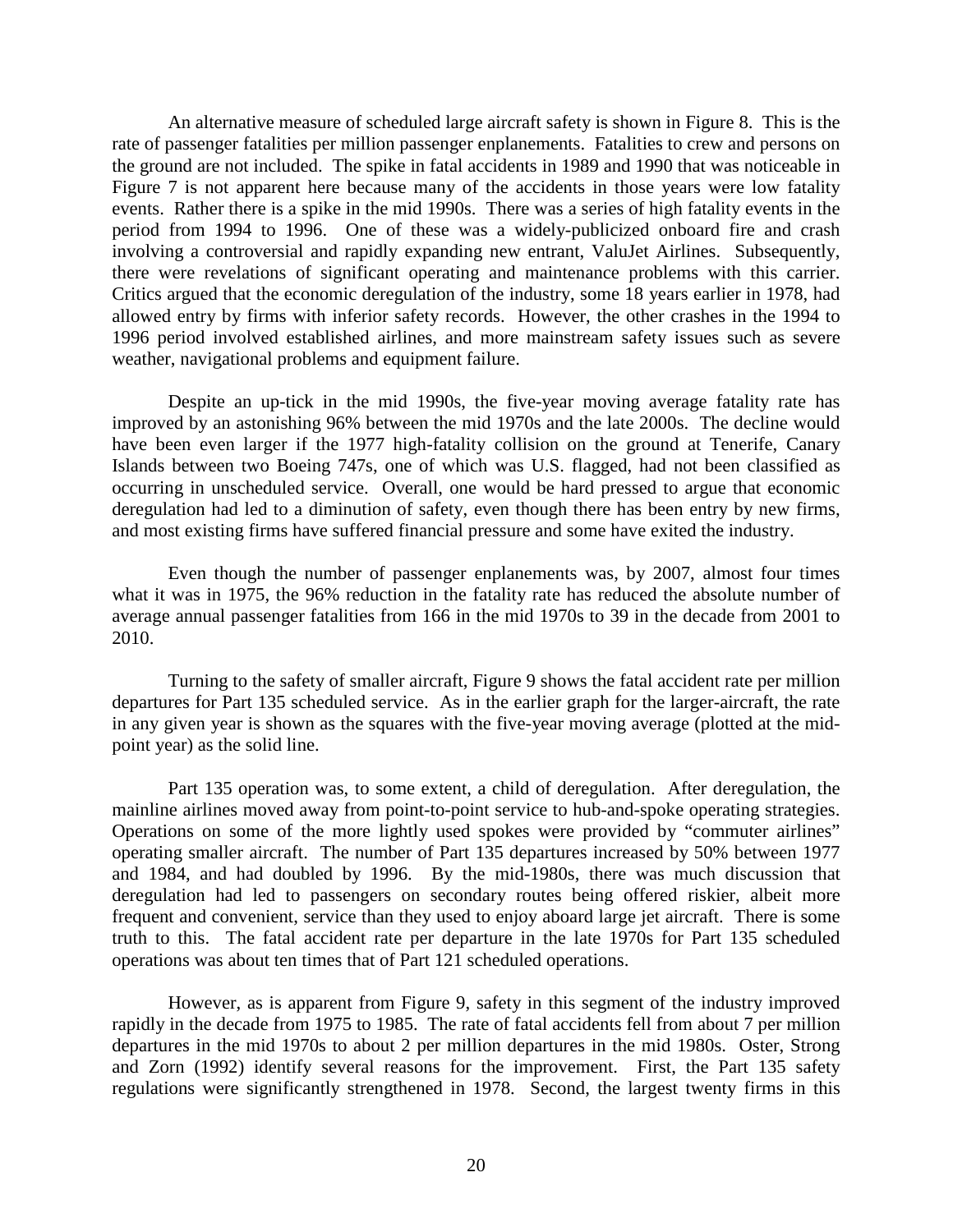segment of the industry accounted for most of the expansion of commuter operations after deregulation. These firms had a far superior safety record compared with smaller carriers, and consequently the average performance of the industry segment improved. Third, increased demand on these secondary routes led to the deployment of larger and safer aircraft. Larger turboprop aircraft increasingly replaced piston-engine aircraft that had less than twenty seats.

As demand grew still further larger turboprop aircraft, and in later years "regional jets," were deployed on secondary routes. These aircraft were subject to the stricter Part 121 regulations. Finally, as mentioned previously, in 1997 aircraft with 10 to 30 seats, were brought under the same safety regulations as the mainline jet carriers. These aircraft accounted for fourfifths of the Part 135 segment of the industry in 1996. Consequently there is an upwards discontinuity in the Part 135 data series after 1997 that is readily apparent in Figure 9. However, the accident rate for the remaining Part 135 operations has subsequently improved remarkably as can be seen when the years following 2002 are compared with the period between 1997 and 2001.

Nowadays, Part 135 only applies to firms that provide service using aircraft with fewer than 10 seats. These operations represent less than two percent of scheduled commercial aircraft flight hours, and the operations are generally confined to the most remote and operationally challenging parts of the country. The fatal accident rate per departure for Part 135 scheduled operations is about four times that of Part 121 scheduled operations. While this is a significant difference, the relative difference in risk has improved considerably compared with the situation in the late 1970s.

## *2.5 Private Aviation*

Trends in the fatality risk for private flying ("general aviation") are shown in Figure 10. Two sets are data are shown with their values in 1975 normalized to 100. The bold line indicates the rate of fatalities per aircraft flight hour. There has been a steady improvement, albeit that one might argue that the rate has been static for the past decade. The fatality rate in 2010 at 21 fatalities per million flight hours is less than half of what it was in 1975 when the rate was 47 fatalities per million flight hours.

In contrast to recreational boating that has seen an increase in popularity over time, the opposite is true for private flying. After a brief upsurge in the period between the two oil crises in the late 1970s, per capita private flight hours declined by 55% between 1979 and 2010. Consequently, when fatalities are shown as a rate per capita of the U.S. population (the dashed line in Figure 10), the risk has declined by 75% over time. Private flying is now inherently less risky, and in addition less people are flying. Part of the decline in popularity may be due to changes in tastes, and a continued shift of the population from rural to urban areas. However, the lower fares and greater range of services offered by commercial aviation following deregulation may have also contributed to the decline.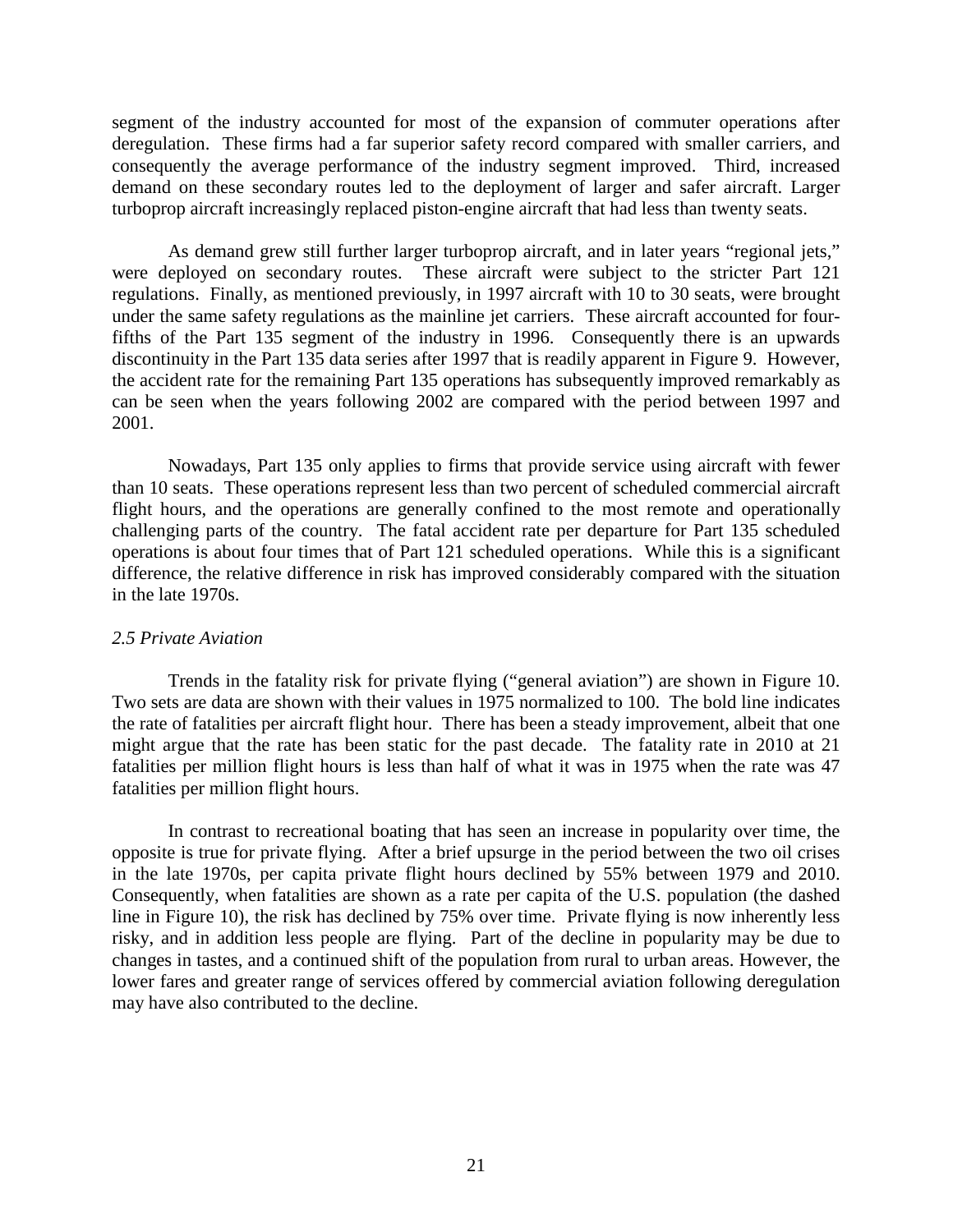#### *2.6 Overall Risk*

Another way of looking at trends in modal risk over time is to calculate the annual probability that a random member of society will be fatally injured. Figure 11 shows per capita trend lines for four modes: highways, mainline railroads, maritime and aviation. The data have been normalized as indices with the modal risk in 1975 set equal to 100.

Total highway fatalities (the bold line without markers) include all types of motorized users, pedestrians and bicyclists, but exclude fatalities that occur at highway-rail crossings. Total fatalities for railroads (the line with the square markers) include passengers, employees, crossing users, trespassers and bystanders. Maritime fatalities (the line with the star markers) include both recreational and commercial users. Aviation fatalities (the line with the circle markers) include crew, passengers, and bystanders on the ground for both scheduled and unscheduled commercial service and general aviation.

The per capita risk has declined continually and substantially in all modes of transportation. Between 1975 and 2010, highway risks have halved, railroad risks have declined by two-thirds, maritime risks by three-quarters, and aviation risks by almost four-fifths.

#### **3. Concluding Remarks**

By almost any measure, transportation is considerably safer now than it was in the mid 1970s. The improvement is especially noticeable for commercial modes such as aviation, railroads and maritime. Even the risks of private highway driving have halved during the past thirty-five years.

Yet there is no cause for complacency. There is continued public pressure for even more improvement. In part this is because transportation is, despite the improvement over time, a significant source of the risks that we face in our everyday lives. Transportation incidents are the largest source of "unintentional injury deaths" in the United States. They represent slightly less than four out of every ten such deaths, and are similar in magnitude to the combined sum of the victims of falls and poisonings, the next two leading causes.

A disproportionate part of the public debate concerns commercial transportation safety. The dramatic nature of crashes in commercial transportation, especially those that result in multiple fatalities or considerable environmental damage, engenders extensive press coverage and a public discussion as to the causes and what can be done to prevent a repetition. Yet highway crashes represent the vast majority (95%) of the total transportation fatality risk. Despite the dramatic improvement in recent decades, 90 people die *each day* on the nation's highways. The motor vehicle must be the most dangerous machine that we interact with on a daily basis.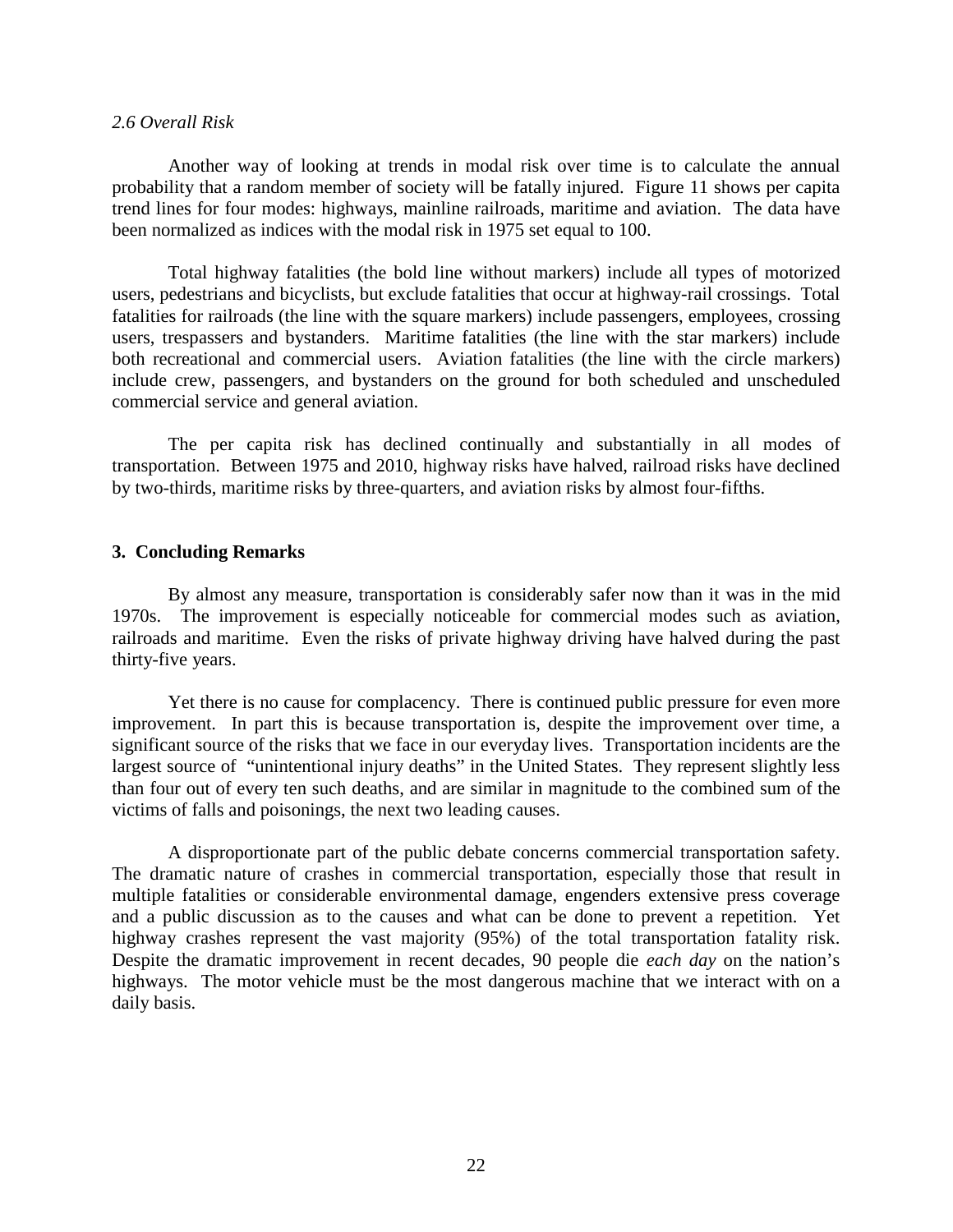# **References**

Blattenberger, G., Fowles, R., Loeb, P.D., 2013. Determinants of motor vehicle crash fatalities using Bayesian model selection methods. Research in Transportation Economics XX(1), yyyzzz.

Bureau of Labor Statistics, annual. Census of Fatal Occupational Injuries. U.S. Department of Labor, Washington, DC.

Bureau of Transportation Statistics, annual. National Transportation Statistics. U.S. Department of Labor, Washington, DC.

Elvik, R., Høye, A., Vaa, T., Sørenson, M., 2009. The Handbook of Road Safety Measures. Second Edition. Emerald Group Publishing Limited, Bingley, UK.

Eno Transportation Foundation, 2007. Transportation in America. Twentieth edition. Eno Transportation Foundation, Washington, DC.

Evans, L., 2004. Traffic Safety. Science Serving Society, Bloomington Hills, MI.

Federal Aviation Administration, 2009. General Aviation and Air Taxi Activity Survey. U.S. Department of Transportation, Washington, DC.

Federal Highway Administration, annual. Highway Statistics. U.S. Department of Transportation, Washington, DC.

Federal Motor Carrier Safety Administration, annual. Large Truck and Bus Crash Facts. U.S. Department of Transportation, Washington, DC.

Federal Railroad Administration, annual. Railroad Safety Statistics. U.S. Department of Transportation, Washington, DC.

Federal Transit Administration, 2003. National Transit Database - Safety and Security Report for 2002. U.S. Department of Transportation, Washington, DC.

Federal Transit Administration, 2009. 2009 Rail Safety Statistics Report for 2003-2008. U.S. Department of Transportation, Washington, DC.

Federal Transit Administration, 2010. National Transit Database - Safety and Security Report for 2009. U.S. Department of Transportation, Washington, DC.

Fuller, J.K., Savage, I., 2012. Analysis of Non-Motorized Rail Fatalities in Metropolitan Chicago 2004-11. Working paper. Northwestern University, Evanston, IL.

George, B.F., 2008. Rail Trespasser Fatalities: Developing Demographic Profiles. Report to the Federal Railroad Administration. Cadle Creek Consulting, Edgewater, MD.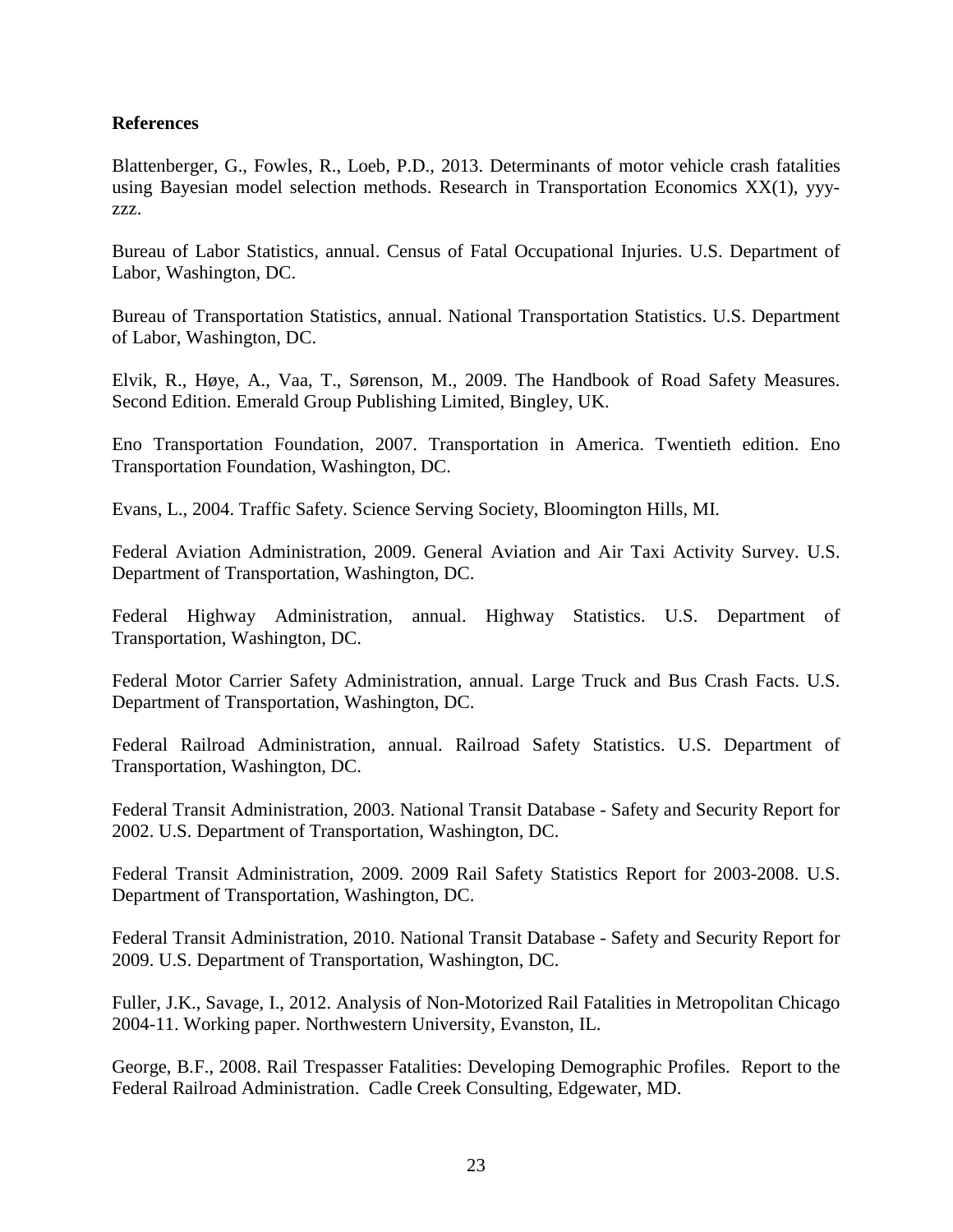Haddon Jr., W., 1972. A logical framework for categorizing highway safety phenomena and activity. Journal of Trauma 12(1), 193-207.

International Transport Forum, 2011. Road Safety Annual Report 2011. International Transport Forum, Paris.

Kochanek, K.D., Xu, J., Murphy, S.L., Miniño, A.M., Kung, H-C, 2011. Deaths: Preliminary data for 2009. National Vital Statistics Reports 59(4). National Vital Statistics System, Centers for Disease Control and Prevention, U.S. Department of Health and Human Services.

Miniño, A.M., Xu, J., Kochanek, K.D., 2010. Deaths: Preliminary data for 2008. National Vital Statistics Reports 59(2). National Vital Statistics System, Centers for Disease Control and Prevention, U.S. Department of Health and Human Services.

Mok, S., Savage, I. 2005. Why has safety improved at rail-highway grade crossings? Risk Analysis 25(4), 867-881.

National Highway Traffic Safety Administration, annual. Traffic Safety Facts. U.S. Department of Transportation, Washington, DC.

National Highway Traffic Safety Administration, 2010. Seat Belt Use in 2009—Use Rates in the States and Territories. Report DOT-HS-811-324. U.S. Department of Transportation, Washington, DC.

National Safety Council, annual. Injury Facts. National Safety Council, Itasca, IL

National Transportation Safety Board, annual-a. Annual Review of Aircraft Accident Data, U.S. Air Carrier Operations. National Transportation Safety Board, Washington, DC.

National Transportation Safety Board, annual-b. Annual Review of Aircraft Accident Data, U.S. General Aviation. National Transportation Safety Board, Washington, DC.

Oster Jr., C.V., Strong, J.S., 2013. Analyzing road safety in the United States. Research in Transportation Economics XX(1), yyy-zzz.

Oster Jr., C.V., Strong, J.S., Zorn, C.K., 1992. Why Airplanes Crash: Aviation Safety in a Changing World. Oxford University Press, New York.

Oster Jr., C.V., Strong, J.S., Zorn, C.K., 2013. Analyzing aviation safety: problems, challenges, opportunities. Research in Transportation Economics XX(1), yyy-zzz.

Savage, I.,2006. Does public education improve rail-highway crossing safety? Accident Analysis and Prevention 38(2), 310-316.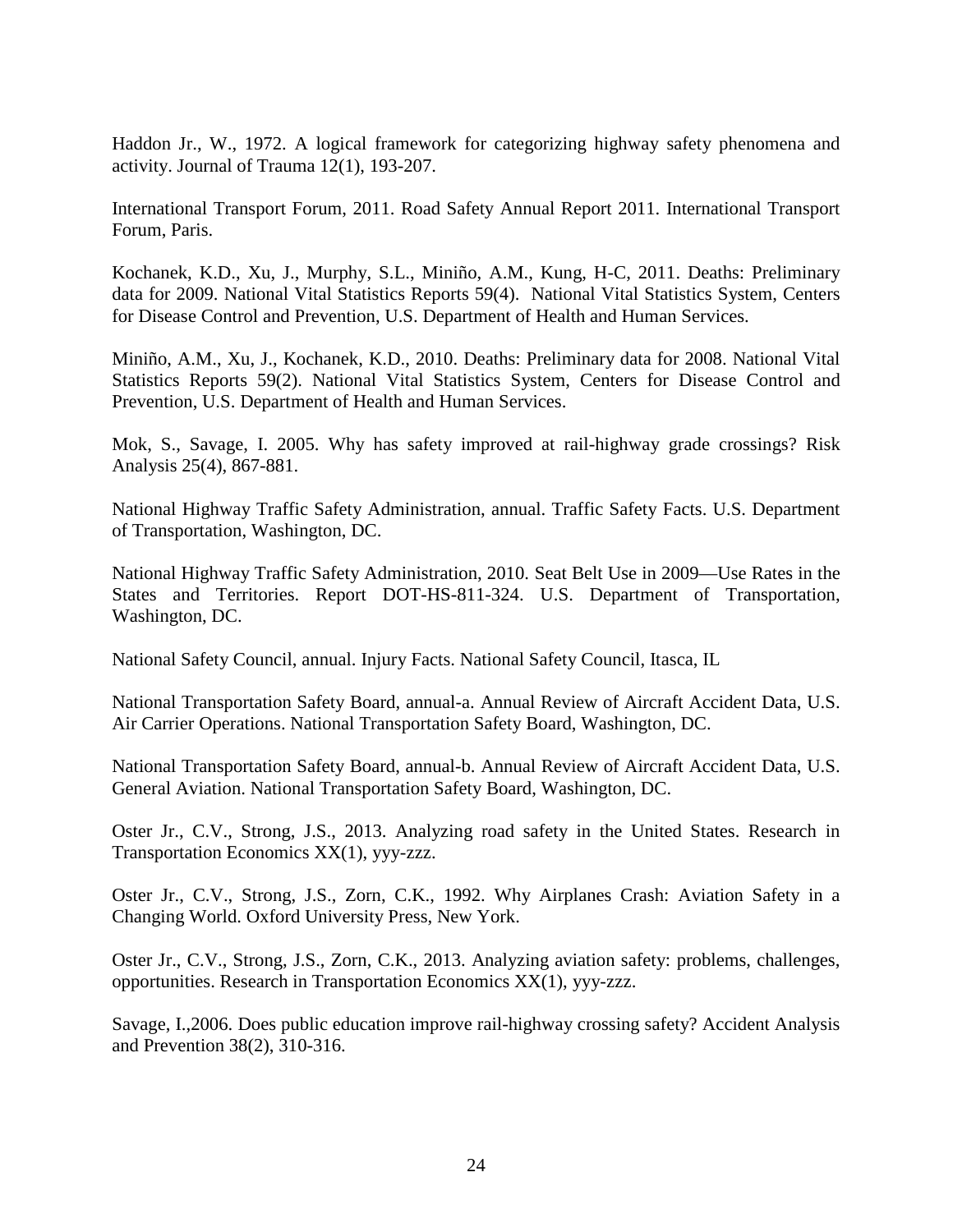Savage, I., 2007. Trespassing on the railroad. Research in Transportation Economics 20(1), 199- 224.

United States Army Corp of Engineers, annual. Waterborne Commerce of the United States. U.S. Army Corp of Engineers, Alexandria, VA:.

United States Coast Guard, annual. Boating Statistics. U.S. Department of Homeland Security, Washington, DC.

# **Appendix: Data Sources**

# *Comparison with Other Fatal Injury Risks*

The National Safety Council's (NSC) annual *Injury Facts* is a compendium of data on fatal and non-fatal injury risks (National Safety Council, annual). This publication has definitive data based on analyses of death certificates for earlier years and estimates the number of deaths, categorized by cause, in recent years (the 2011 edition has estimates for 2008 and 2009). Definitive aggregate data on the number of deaths in 2008 and 2009 is available from the Centers for Disease Control and Prevention's *National Vital Statistics Reports* (Miniño et al, 2010; Kochanek et al, 2011).

# *Highway*

The National Highway Traffic Safety Administration's (NHTSA) Fatality Analysis Reporting System (FARS) is the primary source for all highway fatality data (National Highway Traffic Safety Administration, annual). The data is reported in the annual *Traffic Safety Facts* publication. This publication contains a wealth of information on the circumstances of crashes, and the driver and vehicle(s) involved. FARS data excludes known suicides. Data are also available on NHTSA's FARS web site, which permits the user to request data cross-tabulations. Detailed information on the types of highway users involved in collisions at rail-highway grade crossings is also available from the Federal Railroad Administration (FRA) databases (see the railroad section).

Analysis of crash involvement by heavy trucks can be found in the Federal Motor Carrier Safety Administration's annual *Large Truck and Bus Crash Facts*, and its predecessor *Large Truck Crash Facts* (Federal Motor Carrier Safety Administration, annual). The source of this data is the FARS database.

Exposure data is available from the FHWA's annual *Highway Statistics* publication (Federal Highway Administration, annual). Vehicle miles and passenger miles categorized by vehicle type are shown in table VM-1. Vehicle miles by highway type are shown in table VM-202. In 2009 the FHWA changed their algorithm for determining the share of total vehicle miles by vehicle type. Because of the radical changes, the crash and fatality rates for individual vehicle types is not comparable with early years.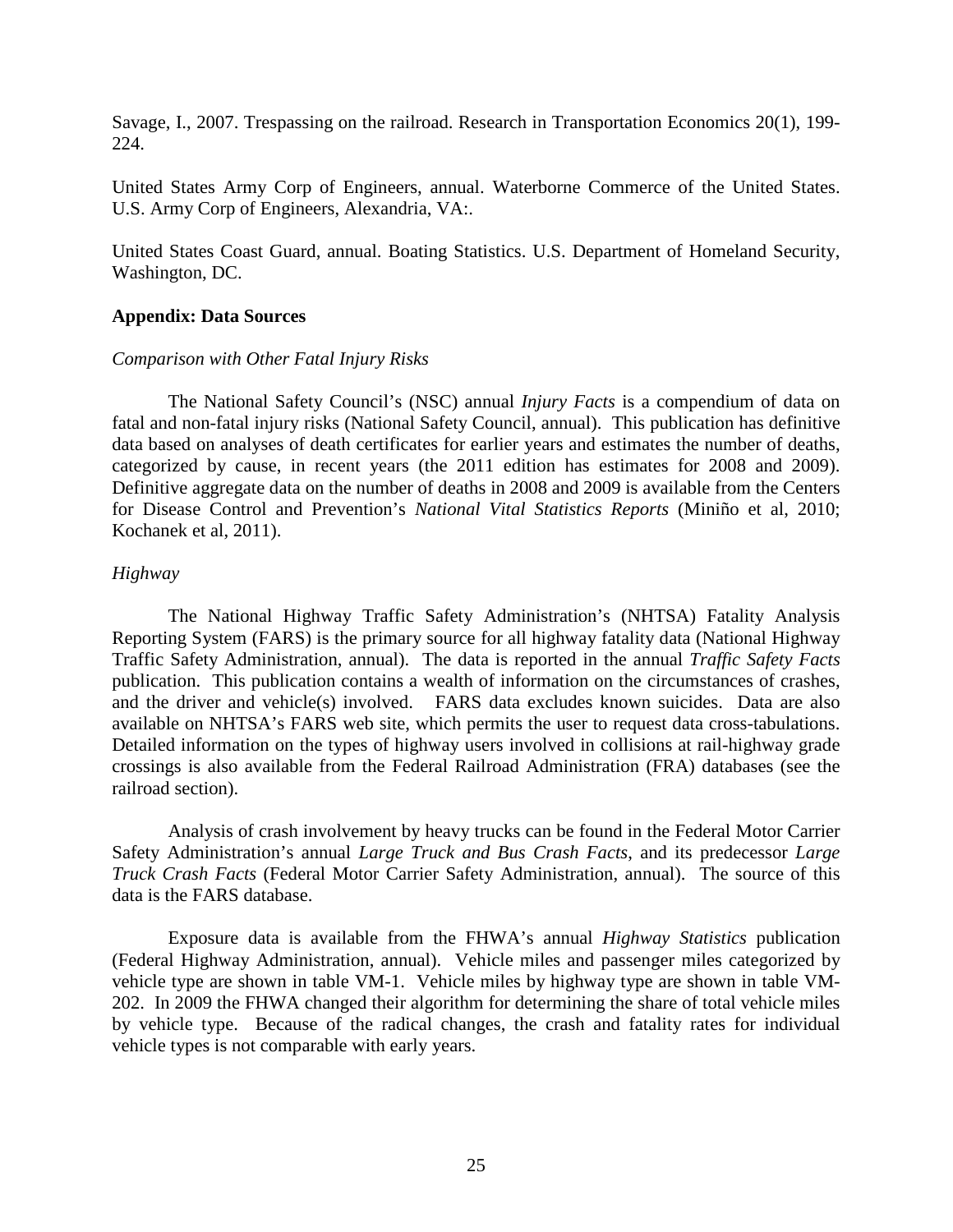The FARS database defines a fatality as a death occurring within 30 days of a crash. FARS also only covers crashes that occur on a public highway and thereby excludes motor vehicle deaths that occur in parking lots, on private roads and in driveways. The NSC's annual *Injury Facts* publication analyses death certificates. They use a one year cut-off from the date of the crash for a death to count as a motor vehicle fatality, and include motor vehicle deaths on private land. The NSC estimates that FARS underestimates motor vehicle-related deaths by about 2,100 a year.

#### *Mainline Railroads*

Both fatality and exposure data (employee hours, train miles, passenger miles) for mainline railroads are obtained from the FRA's annual *Railroad Safety Statistics* publication (Federal Railroad Administration, annual) and its predecessor publications *Accident/Incident Bulletin* and *Highway-Rail Crossing Accident/Incident Bulletin and Inventory Bulletin*. The data is also available on the FRA's web site.

#### *Maritime*

Data on recreational boating deaths is reported in the United States Coast Guard's (USCG) annual *Boating Statistics* (U.S. Coast Guard, annual) This publication also shows the number of registered private recreational vessels (this understates boat ownership as most small craft such as kayaks, canoes and row boats do not have to be registered).

Information on incidents on commercial vessels is reported to the USCG and recorded in the Marine Safety Management Information System database (CASMAIN) in the period to 2001 and Marine Information for Safety and Law Enforcement System (MISLE) database from 2002. Aggregate fatalities are reported in the Bureau of Transportation Statistics' (BTS) annual *National Transportation Statistics* publication (Bureau of Transportation Statistics, annual). Data on individual incidents were downloaded from the CASMAIN and MISLE databases, available on the USCG's web page, to determine the relative number of employee and passenger fatalities. The BTS annual *National Transportation Statistics* publication provides information on the number of large commercial vessels registered in the United States. The U.S. Army Corp of Engineers' annual *Waterborne Commerce of the United States* (U.S. Army Corp of Engineers, annual) provides information on the number of ton-miles of commercial cargo carried by United States and foreign-flagged vessels in United States territorial waters (the whole of the Great Lakes are considered U.S. waters for the purposes of this calculation).

Data on fatalities on ferry boats, and the number of passenger miles of travel, were obtained from the Federal Transit Administration's (FTA) National Transit Database (NTD).

#### *Aviation*

The National Transportation Safety Board (NTSB) is the reporting agency for all types of aviation incidents. They publish statistical summaries in an annual press release, and in two annual publications *Annual Review of Aircraft Accident Data, U.S. Air Carrier Operations* (National Transportation Safety Board,annual-a) and *Annual Review of Aircraft Accident Data,*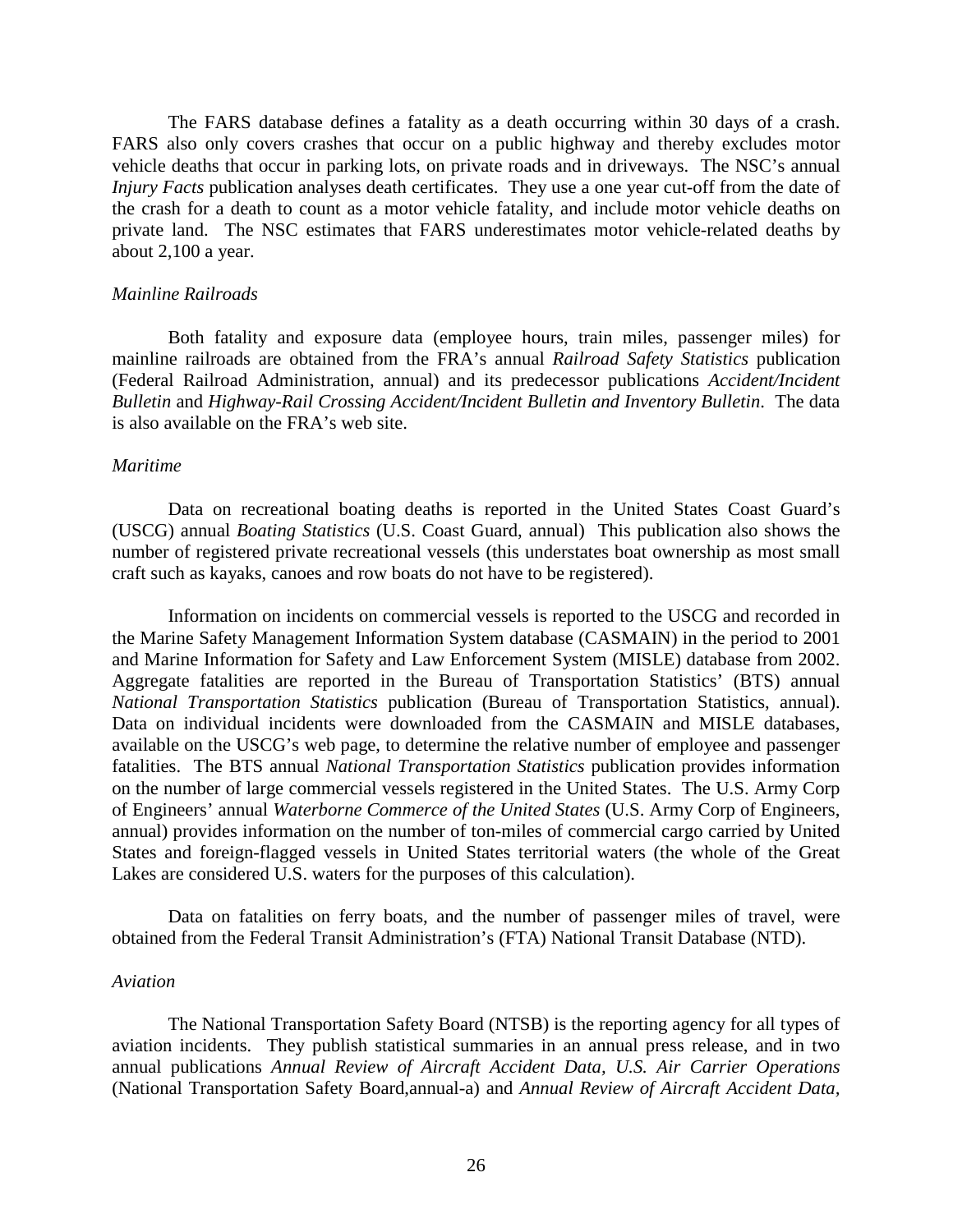*U.S. General Aviation* (National Transportation Safety Board, annual-b). The NTSB publications also contain information on exposure to crashes (aircraft departures, passenger enplanements, aircraft hours, passenger miles) based on data reported to the Federal Aviation Administration and the BTS. Since 1997 commercial aircraft with more than 10 seats are regulated and identified as "Part 121" operations, and those with less than ten seats as "Part 135." Prior to 1997 the boundary between these two types of operations was 30 seats.

### *Rail Transit*

Local transit is primarily regulated at the state level. The data for our analysis is drawn from information reported by transit agencies to the FTA's NTD, and from information reported to the FTA from state safety oversight agencies. Data were obtained from the FTA *National Transit Database - Safety and Security Report* for 2002 and 2009 (Federal Transit Administration, 2003, 2010), and the FTA's *2009 Rail Safety Statistics Report for 2003-2008 (Federal Transit Administration, 2009)*.

# *Pipelines*

Pipeline fatalities are reported in the BTS annual *National Transportation Statistics* publication based on information collected by the Pipeline and Hazardous Materials Safety Administration (Bureau of Transportation Statistics, annual).

#### *Workplace Fatalities and Injuries*

Workplace fatalities are reported to the Bureau of Labor Statistics (BLS) as part of the Census of Fatal Occupational Injuries (Bureau of Labor Statistics, annual). The data are available on the BLS website.

## *Population*

Population data is the mid-year (July 1) estimate of the United States Resident population made by the Census Bureau, and is available on their web site.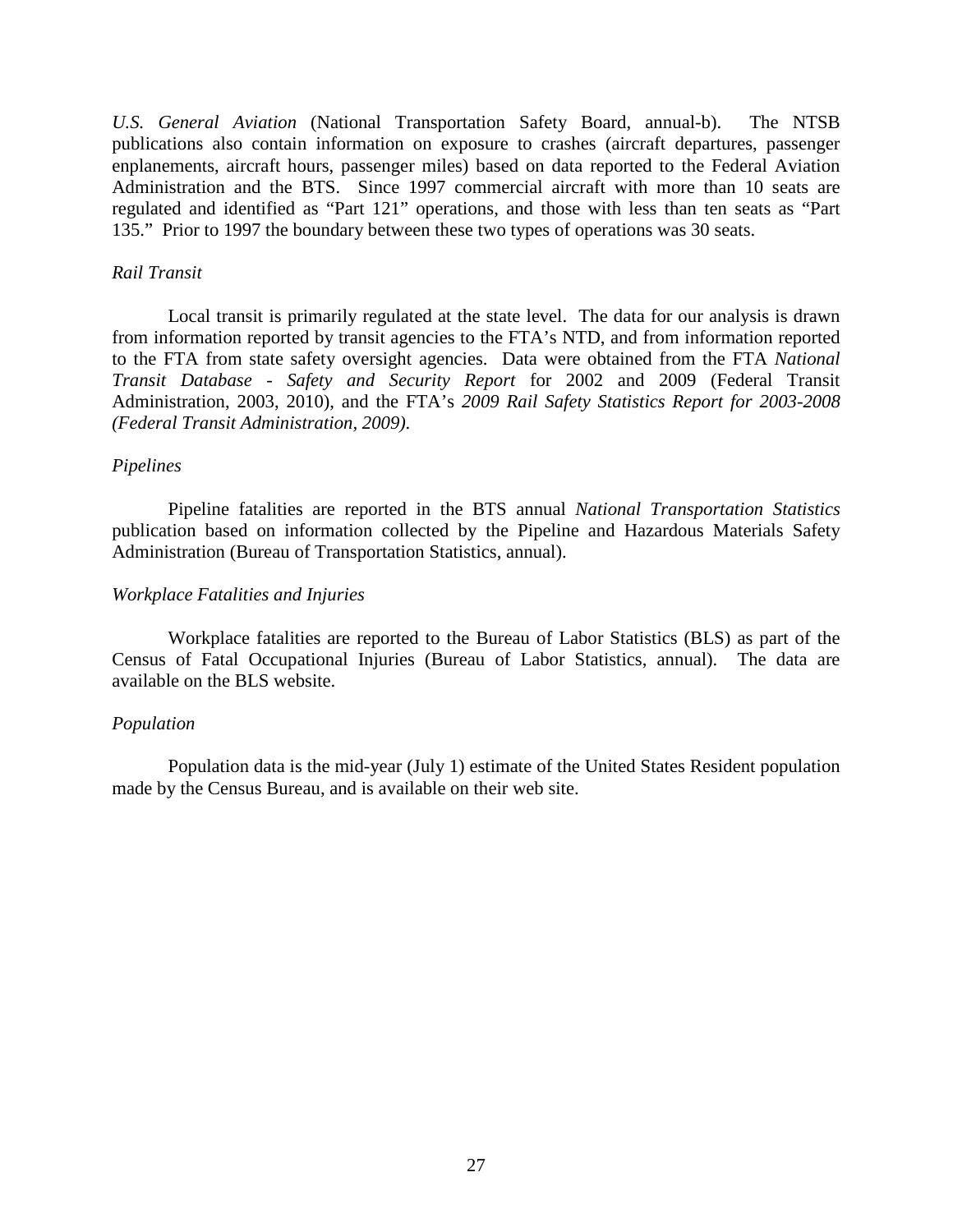|                           | Private Transportation                          |                                                   |                                                       | <b>Commercial Transportation</b> |                |                   |  |  |
|---------------------------|-------------------------------------------------|---------------------------------------------------|-------------------------------------------------------|----------------------------------|----------------|-------------------|--|--|
|                           | Crashes<br>solely<br>involving<br>private users | Crashes with<br>commercial<br>highway<br>carriers | Crashes with<br>commercial<br>non-highway<br>carriers | Passengers                       | Employees      | <b>Bystanders</b> |  |  |
| <b>Highway Modes</b>      |                                                 |                                                   |                                                       |                                  |                |                   |  |  |
| Cars and<br>light trucks  | 26,678                                          | 3,766                                             | $245$ <sup>a</sup>                                    | 7 <sup>b</sup>                   | 9 <sup>b</sup> | n.a               |  |  |
| Pedestrians &<br>bicycles | 4,930                                           | 545                                               | 592 <sup>c</sup>                                      | n.a                              | n.a            | n.a               |  |  |
| Motorcycles               | 3,989                                           | 156                                               | 2 <sup>a</sup>                                        | n.a                              | n.a            | n.a               |  |  |
| Large Trucks              | n.a                                             | n.a                                               | n.a                                                   | n.a                              | 724            | n.a               |  |  |
| <b>Buses</b>              | n.a                                             | n.a                                               | n.a                                                   | 30                               | 9              | n.a               |  |  |
| <b>Non-Highway Modes</b>  |                                                 |                                                   |                                                       |                                  |                |                   |  |  |
| Maritime                  | 704                                             | $\mathbf{0}$                                      |                                                       | 42                               | 85             | $\bf{l}$          |  |  |
| Aviation $\overline{d}$   | 548                                             | $\Omega$                                          |                                                       | 74                               | 21             | $\overline{2}$    |  |  |
| Railroads                 | n.a                                             | n.a                                               | n.a                                                   | 7                                | 27             | $\overline{4}$    |  |  |
| Rail Transit              | n.a                                             | n.a                                               | n.a                                                   | 22                               | 3              | $\boldsymbol{0}$  |  |  |
| Pipeline                  | n.a                                             | n.a                                               | n.a                                                   | n.a                              | 5              | 12                |  |  |
| <b>Totals</b>             |                                                 |                                                   |                                                       |                                  |                |                   |  |  |
| <b>Total</b>              | 36,849                                          | 4,467                                             | 839                                                   | 182                              | 883            | 19                |  |  |
| <b>U.S. Total</b>         | 43,239                                          |                                                   |                                                       |                                  |                |                   |  |  |

# **Table 1: Average Annual Fatalities in the United States 2000-2009**

*Notes:* n.a. = not applicable

<sup>a</sup> collisions with trains and rail transit vehicles at highway-rail grade crossings

**b** taxi and limousine occupants

<sup>c</sup> 11% result from collisions with trains and rail transit vehicles at highway-rail grade crossings. 89% are pedestrian trespassers elsewhere on the railroad. These data exclude suicides. Suicides on rail transit lines averaged 22 a year. During this time period suicidal acts on mainline railroads were not reportable. It is suspected that there are 220-245 unreported annual suicides on mainline railroads.

<sup>d</sup> aviation deaths exclude those caused by suicide, sabotage and terrorism.

*Sources: Se*e appendix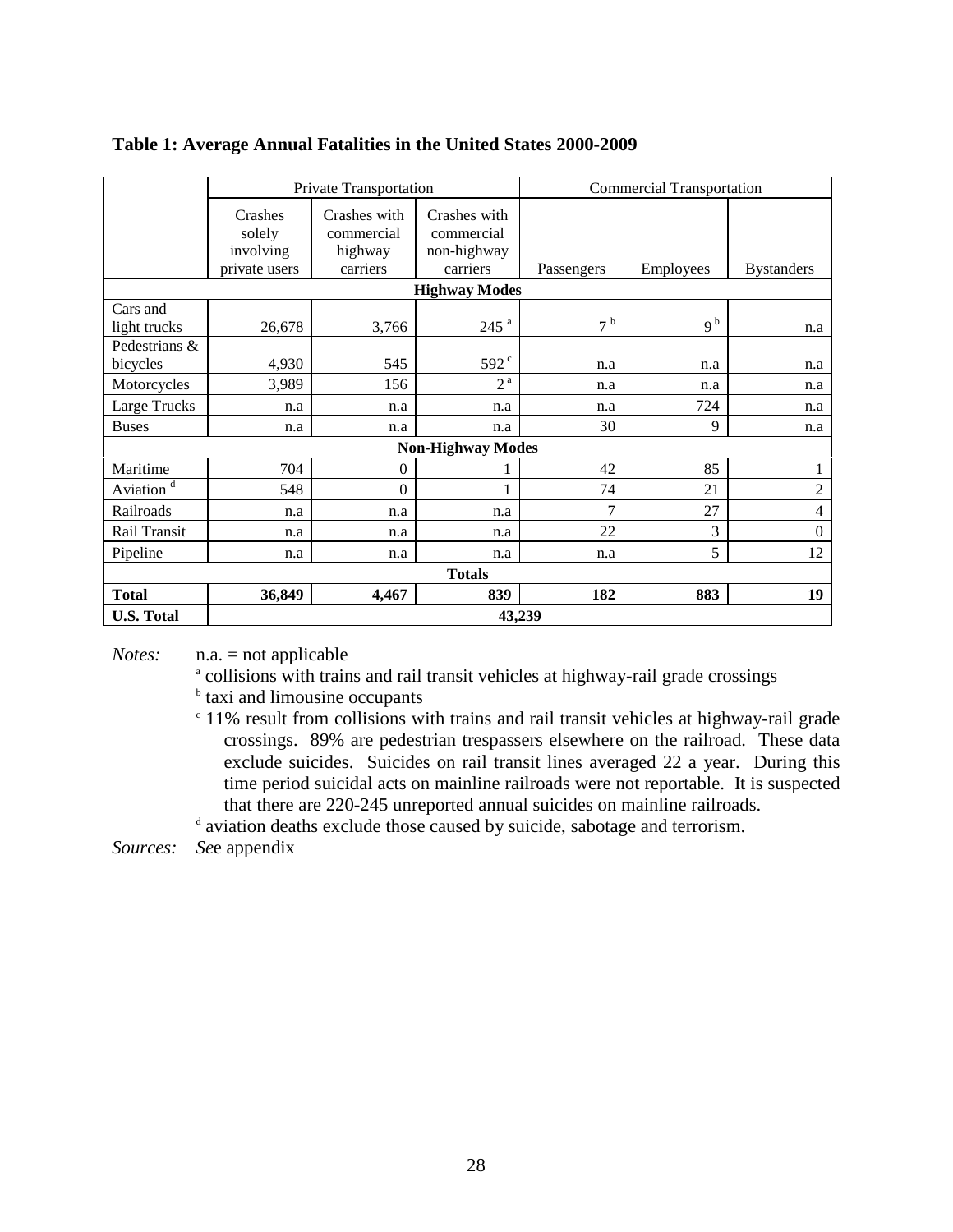# **Table 2: Passenger Fatalities per Billion Passenger Miles 2000-2009**

| Riding a motorcycle                                                                            | 212.57 |
|------------------------------------------------------------------------------------------------|--------|
| Driving or passenger in a car or light truck                                                   | 7.28   |
| Passenger on a local ferry boat                                                                | 3.17   |
| Passenger on commuter rail and Amtrak                                                          | 0.43   |
| Passenger on urban mass transit rail (2002-<br>$2009)$ <sup>a</sup>                            | 0.24   |
| Passenger on a bus (holding more than 10)<br>passengers - transit, intercity, school, charter) | 0.11   |
| Passenger on commercial aviation                                                               |        |

*Notes:* <sup>a</sup> While onboard a train including assault and violent acts *Sources: See appendix*

# **Table 3: Workplace Fatality Rate per 1,000 Employees 2009**

*with comparison to other non-transportation industry segments in italics*

|                                                    | <b>NAICS</b>   | Fatality          |
|----------------------------------------------------|----------------|-------------------|
|                                                    | Classification | Rate              |
| Fishing                                            | 1141           | 8.81              |
| Agriculture                                        | 111/112        | 0.76              |
| Taxi and limousine                                 | 4853           | 0.62 <sup>a</sup> |
| Truck transportation                               | 484            | 0.29              |
| Water transportation                               | 483            | 0.24              |
| Mining                                             | 21             | 0.14              |
| Construction                                       | 23             | 0.12              |
| Pipeline transportation                            | 486            | 0.10              |
| Urban transit                                      | 4851           | 0.10              |
| Rail transportation                                | 482            | 0.06              |
| Air transportation                                 | 481            | 0.06              |
| Couriers and messengers                            | 492            | 0.05              |
| <i>Utilities</i>                                   | 22             | 0.03              |
| Interurban and rural bus, school bus, charter bus, | 4852/4/5/9     | 0.03              |
| other transit and ground passenger transportation  |                |                   |
| Manufacturing                                      | 31/32/33       | 0.03              |
| Warehousing and Storage                            | 493            | 0.02              |

*Notes:* NAICS = North American Industry Classification System

<sup>a</sup> 55% of fatalities to taxi and limousine employees are due to assaults and violent acts *Source:* Bureau of Labor Statistics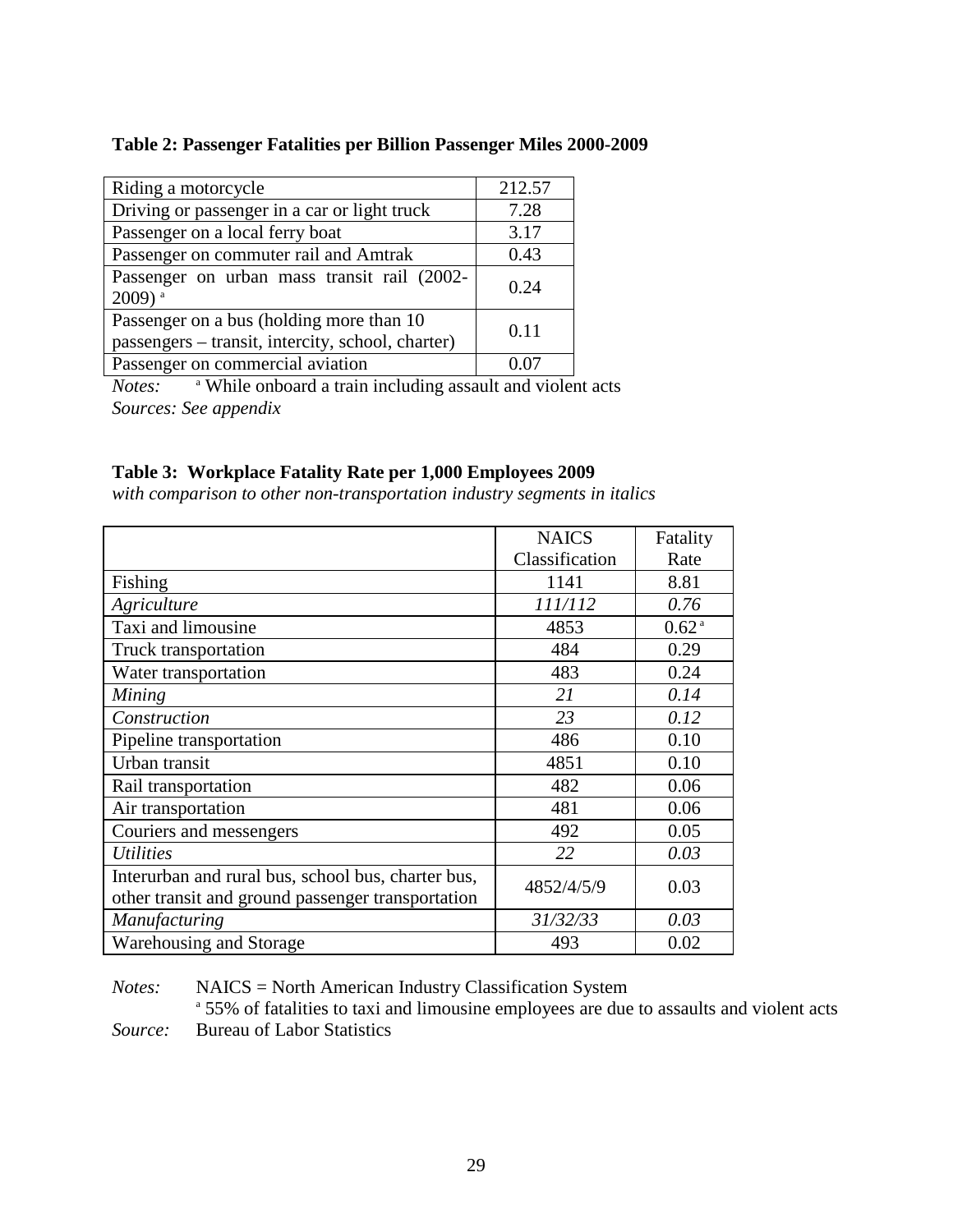

**Figure 1: Categorization of average annual fatalities 2000-2009**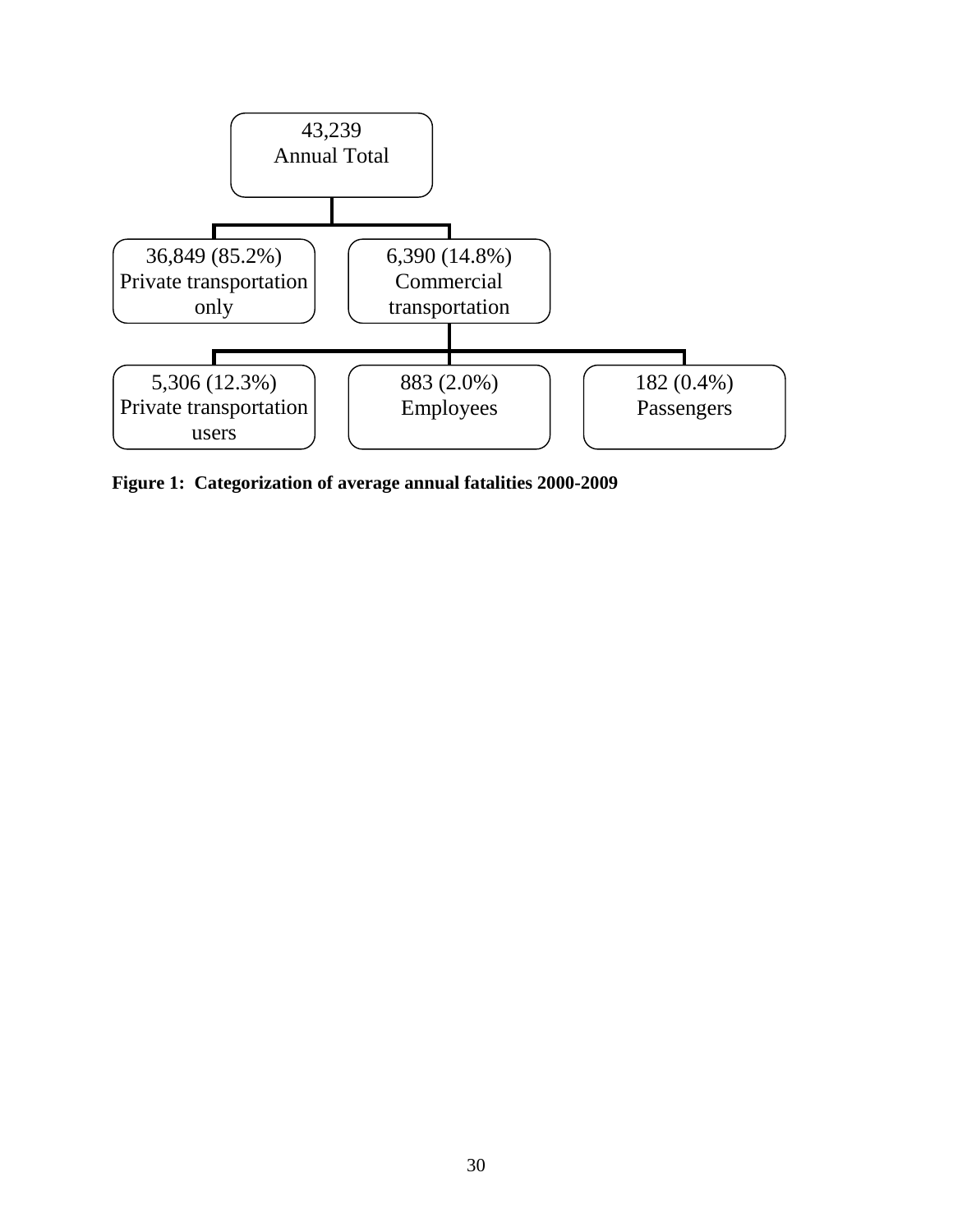

**Figure 2: Highway Fatality Rates for All Motor Vehicles per 100 Million Vehicle Miles Traveled (solid line) 1975-2010 and in Large Truck Involved Crashes per 100 Million Truck Miles (dashed line) 1975-2008**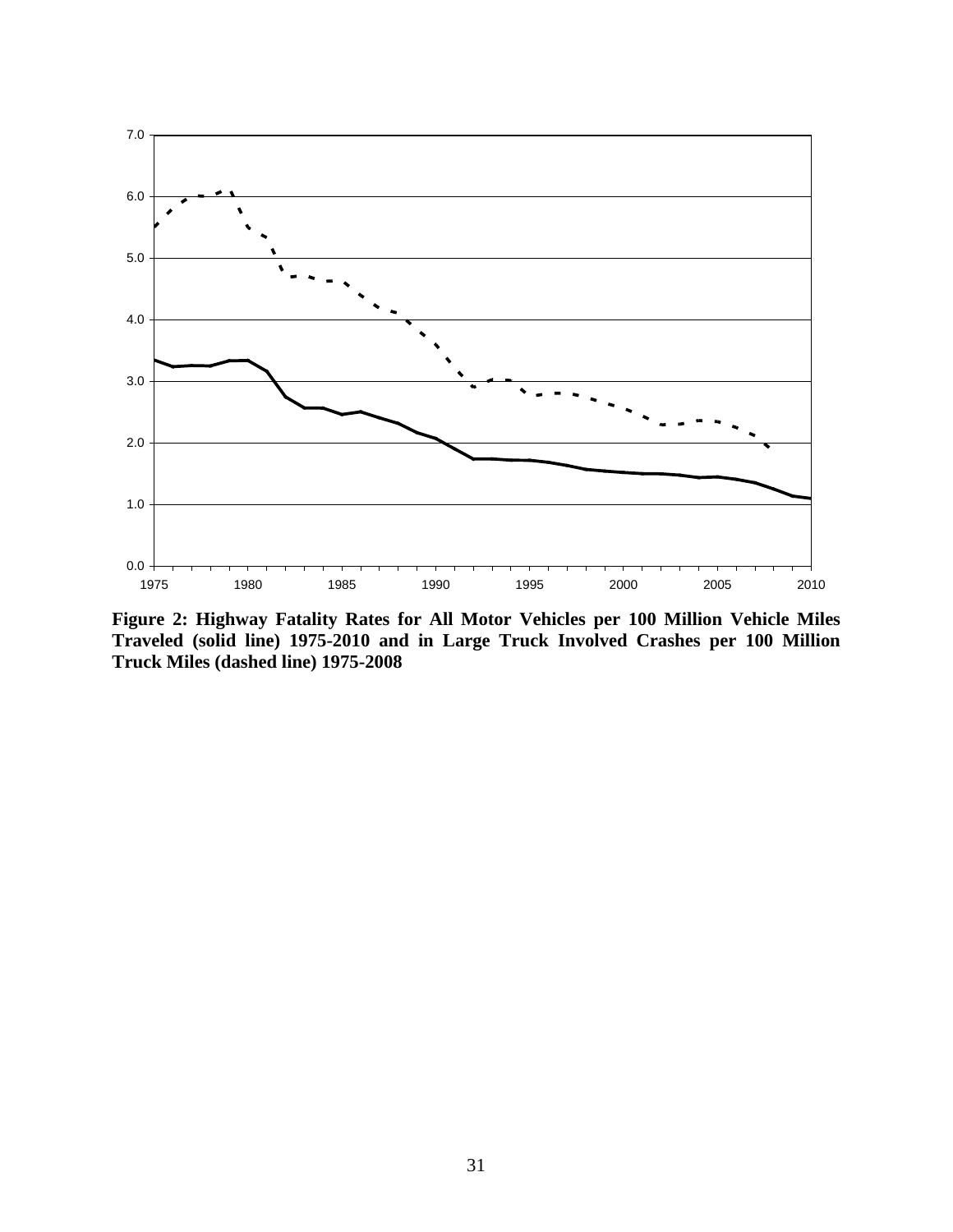

**Figure 3: Total Highway Fatalities (solid line) and Fatalities in Large Truck Involved Crashes (dashed line) 1975-2010**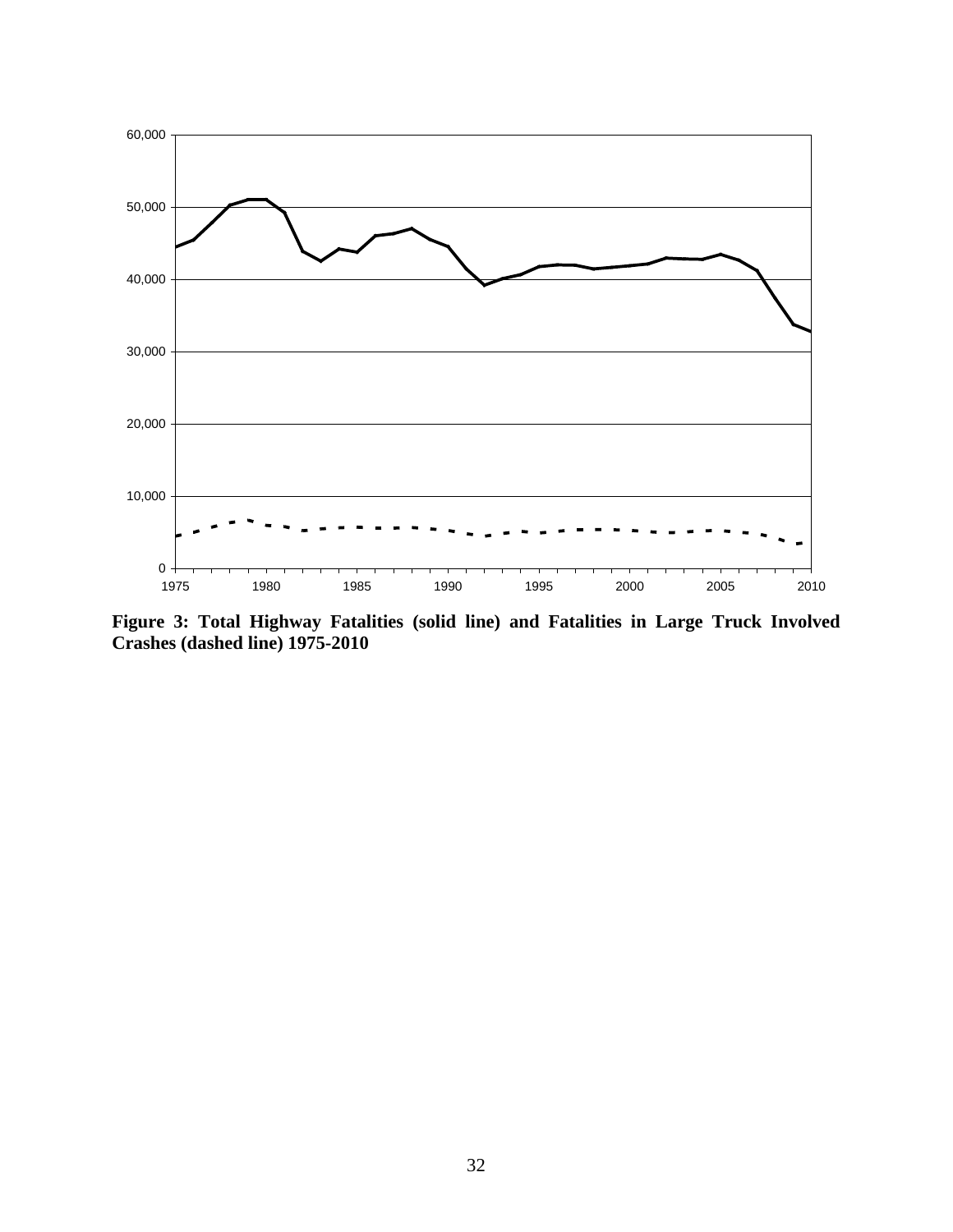

**Figure 4: Indices of Railroad Fatality Rates 1975-2010 with 1975 = 100**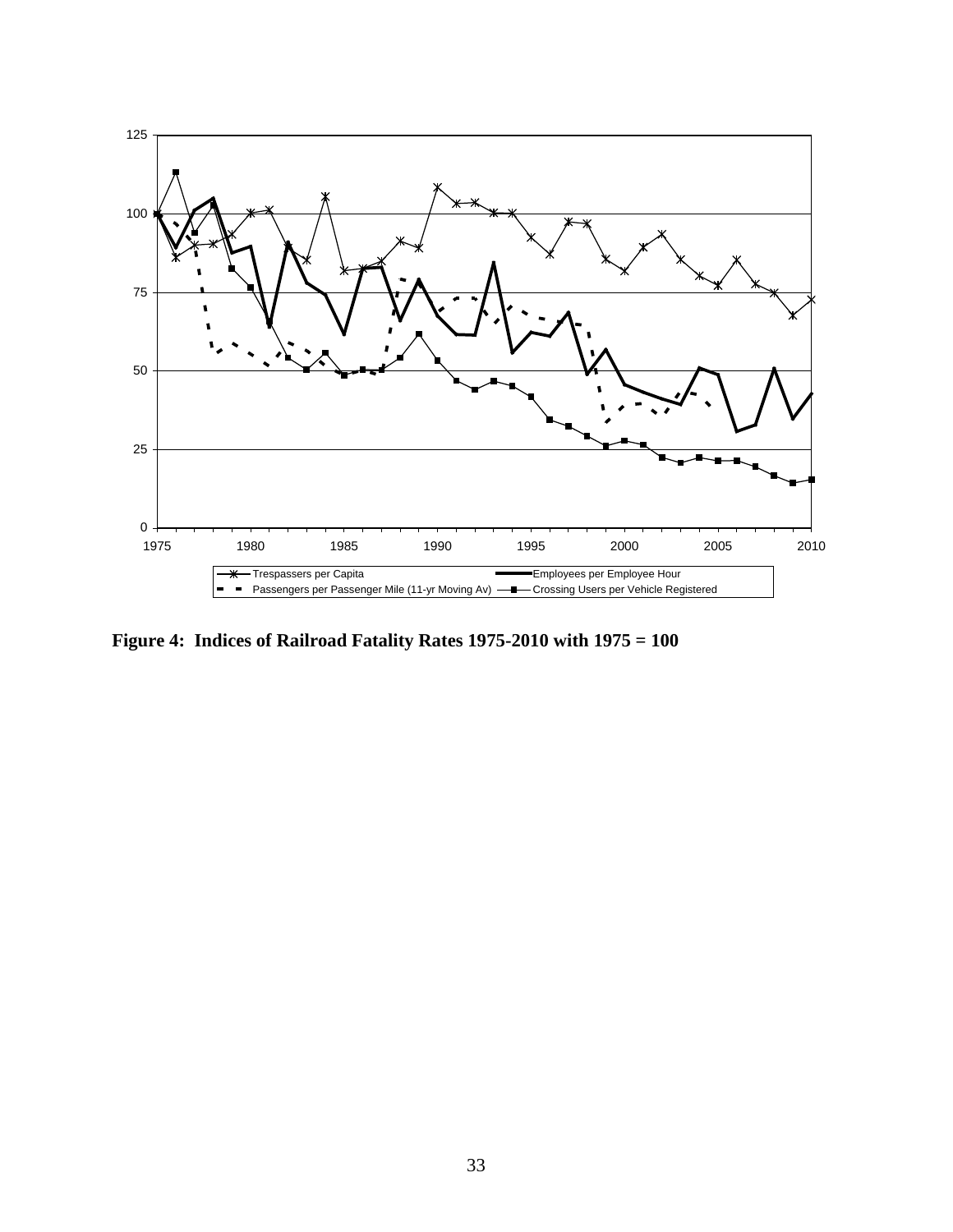

**Figure 5: Indices of Railroad Safety Rates per Train Mile 1975-2010 with 1975 = 100 and the Ratio of Yard Miles to Total Train Miles**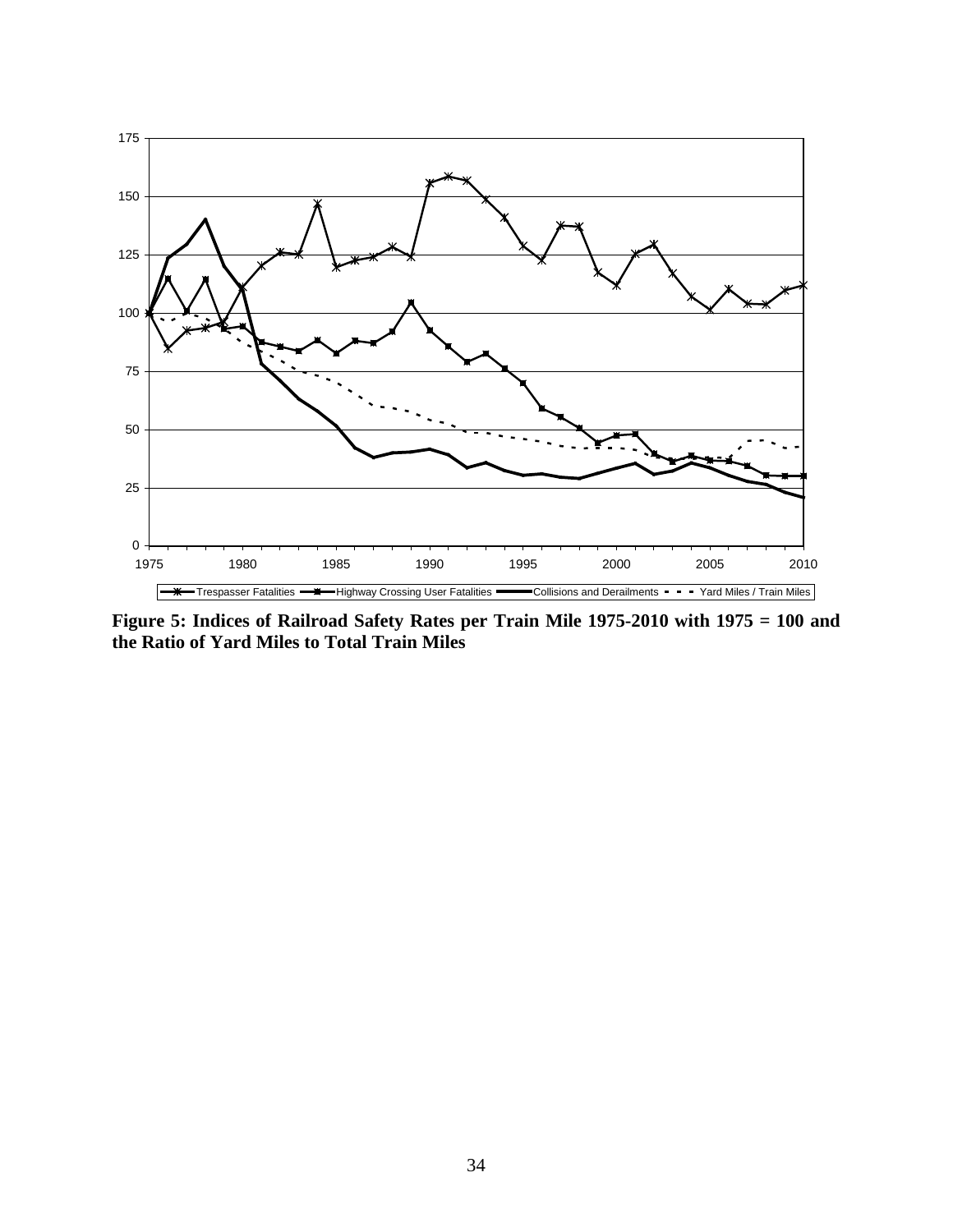

**Figure 6: Indices of Maritime Fatality Rates 1975-2010 with 1975 = 100. Commercial Maritime Fatalities per Cargo Ton Mile (solid line) and Recreational Fatalities per Registered Vessel (dashed line)**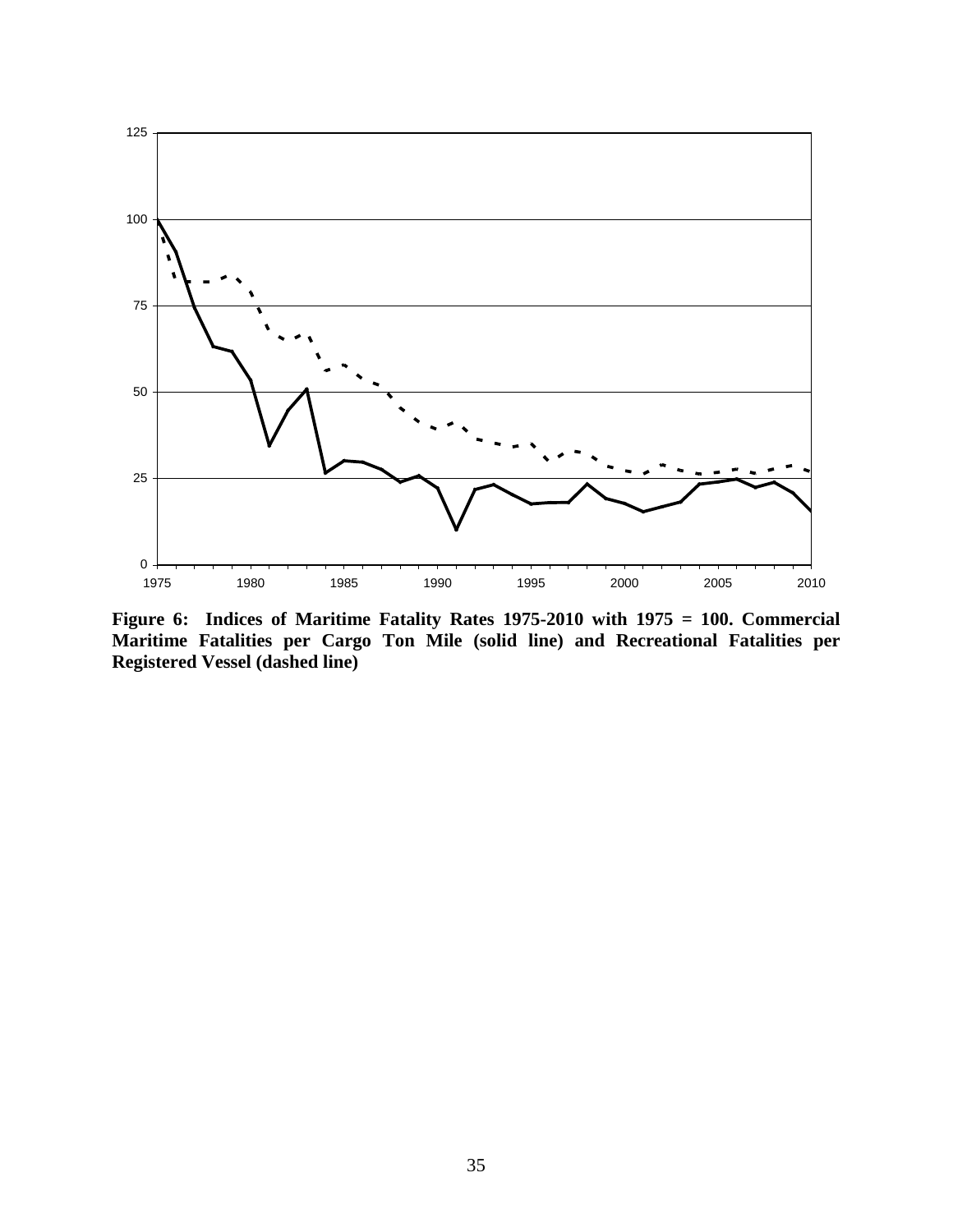

**Figure 7: Aviation Fatal Accidents per Million Departures 1975-2010 (squares) with 5- Year Moving Average (solid line) for Part 121 Scheduled Service**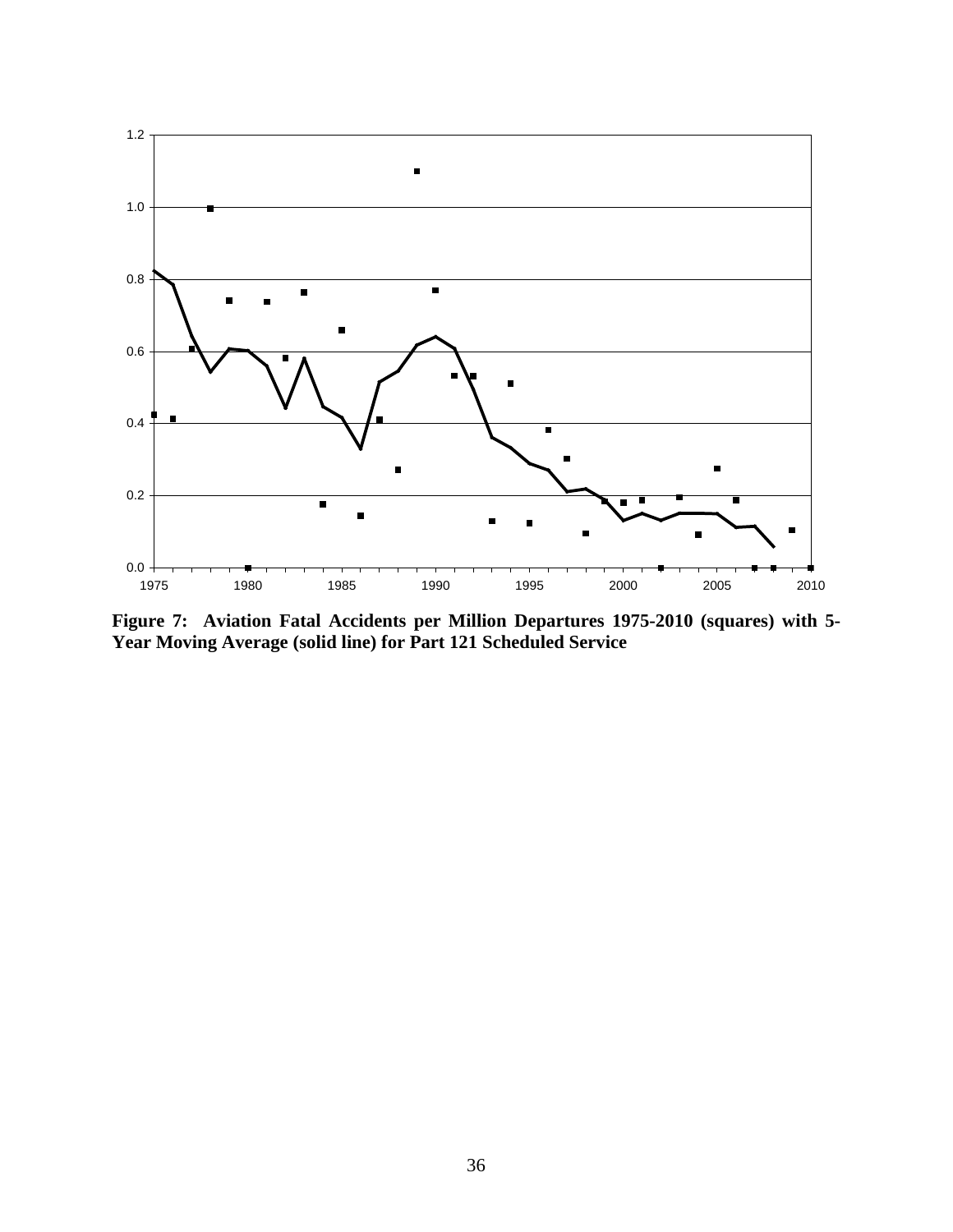

**Figure 8: Aviation Passenger Fatalities per Million Passenger Enplanements 1975-2010 (squares) with 5-Year Moving Average (solid line) for Part 121 Scheduled Service**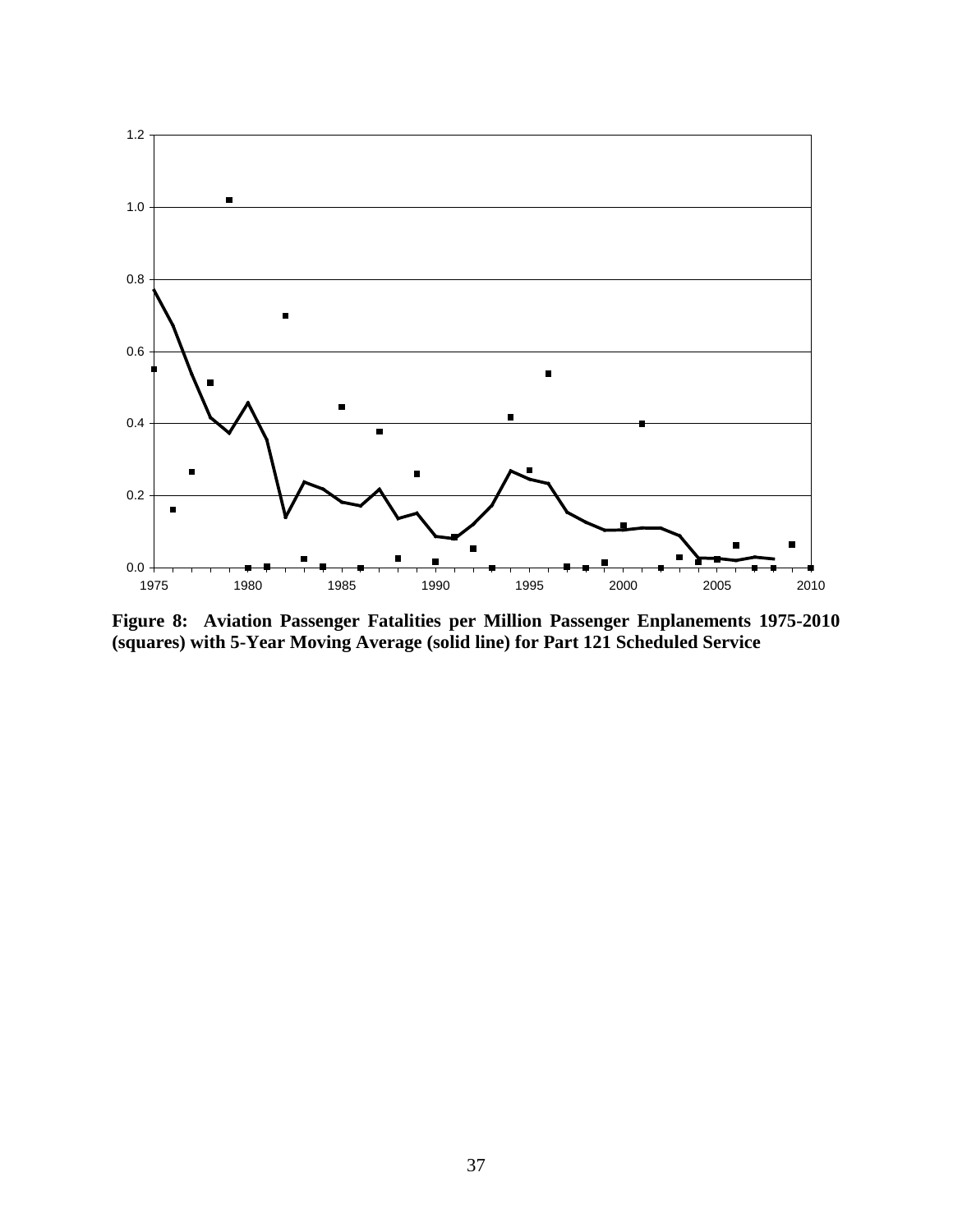

**Figure 9: Aviation Fatal Accidents per Million Departures 1975-2010 (squares) with 5- Year Moving Average (solid line) for Part 135 Scheduled Service**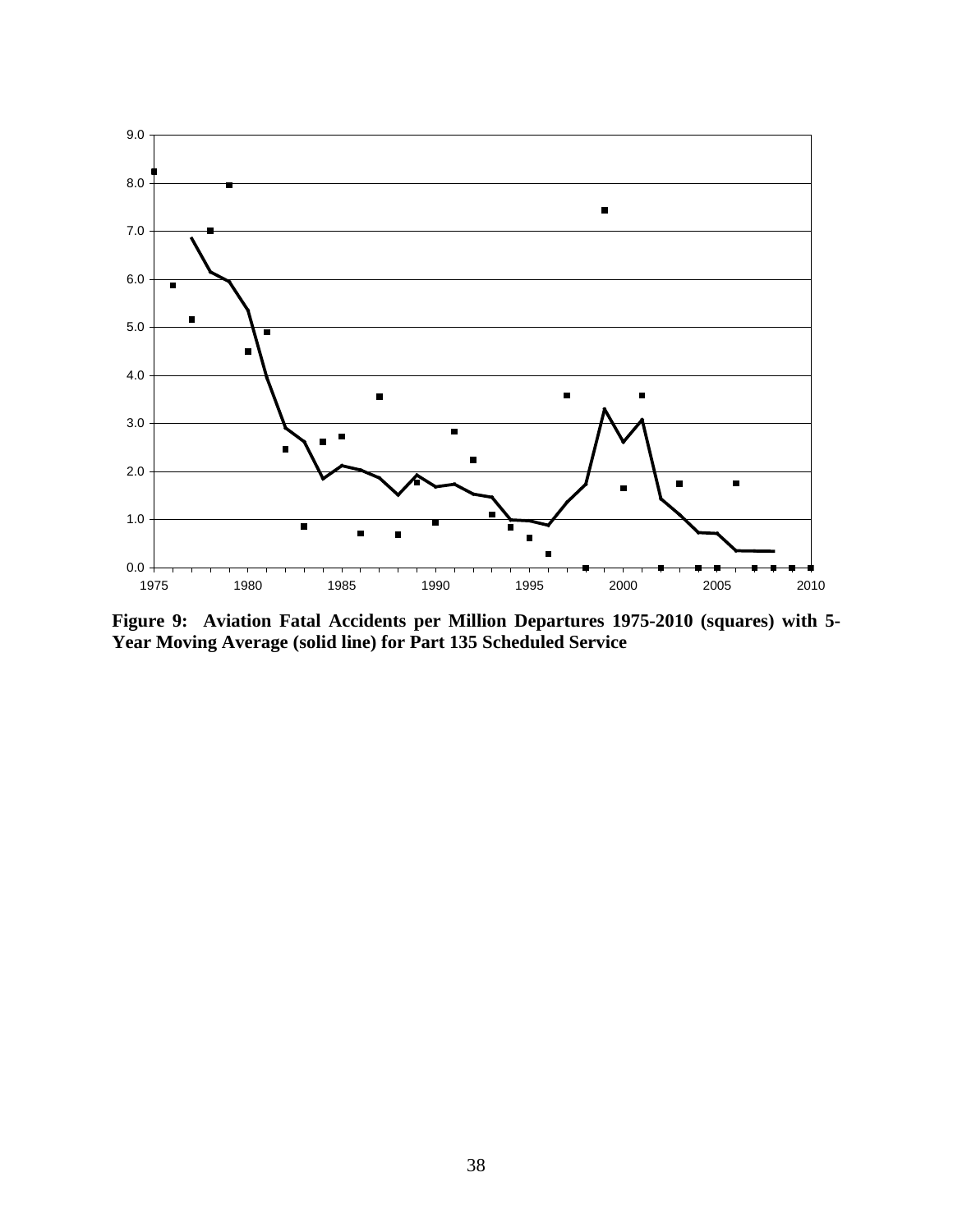

**Figure 10: Indices of General Aviation Fatalities per Aircraft Hour (solid line) and per Capita (dashed line) 1975-2010 with 1975 = 100**